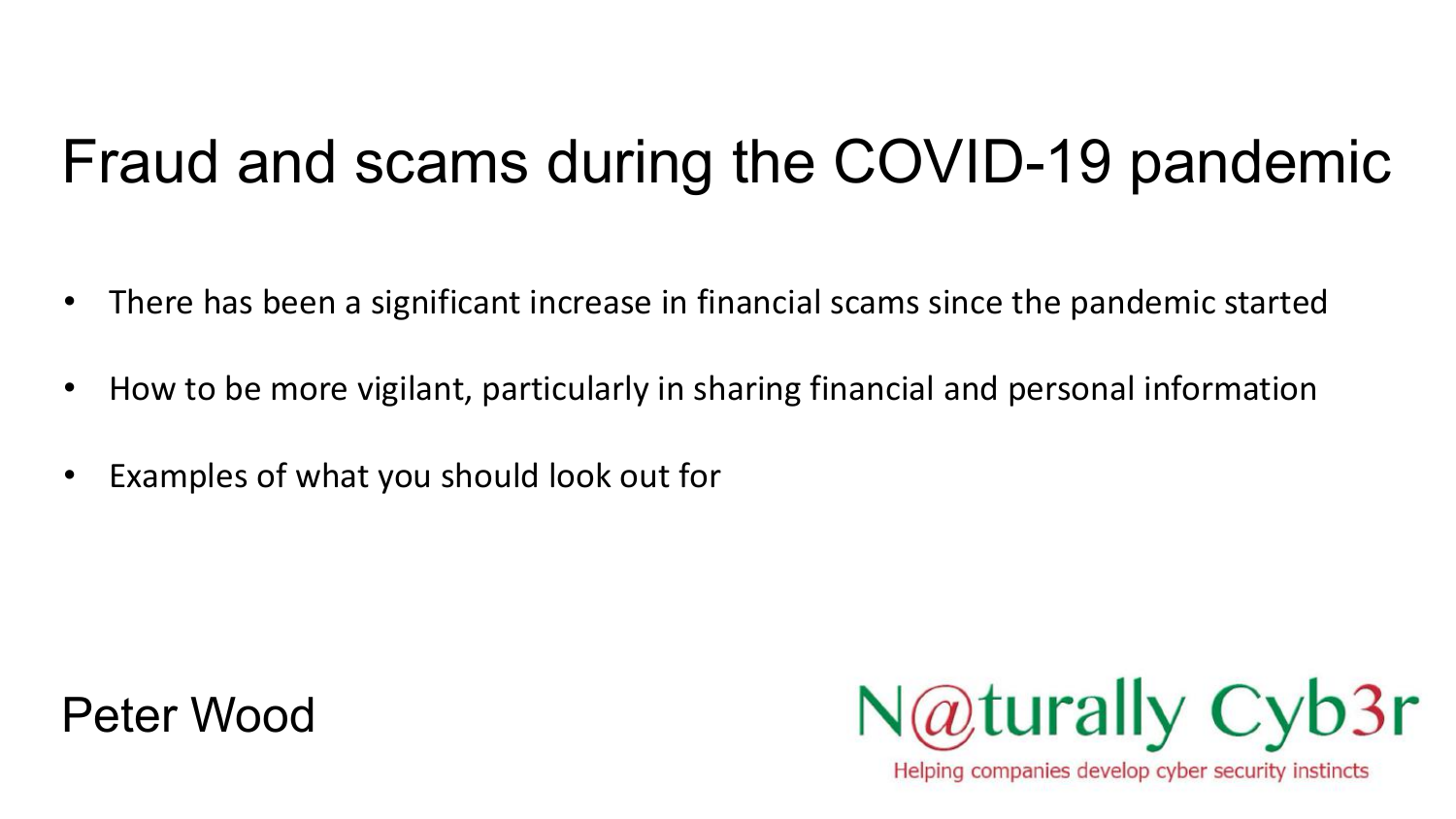### Peter Wood

#### Race Driver, Musician, Partner at Naturally Cyber LLP

- Engineer, IT and security professional since 1969
- Founded First Base Technologies in 1989, the UK's first cyber security firm
- Fellow of the BCS, Chartered IT Professional, CISSP, MCIIS
- Member of ISACA, Mensa
- Security evangelist
- Evo driver
- EDM musician

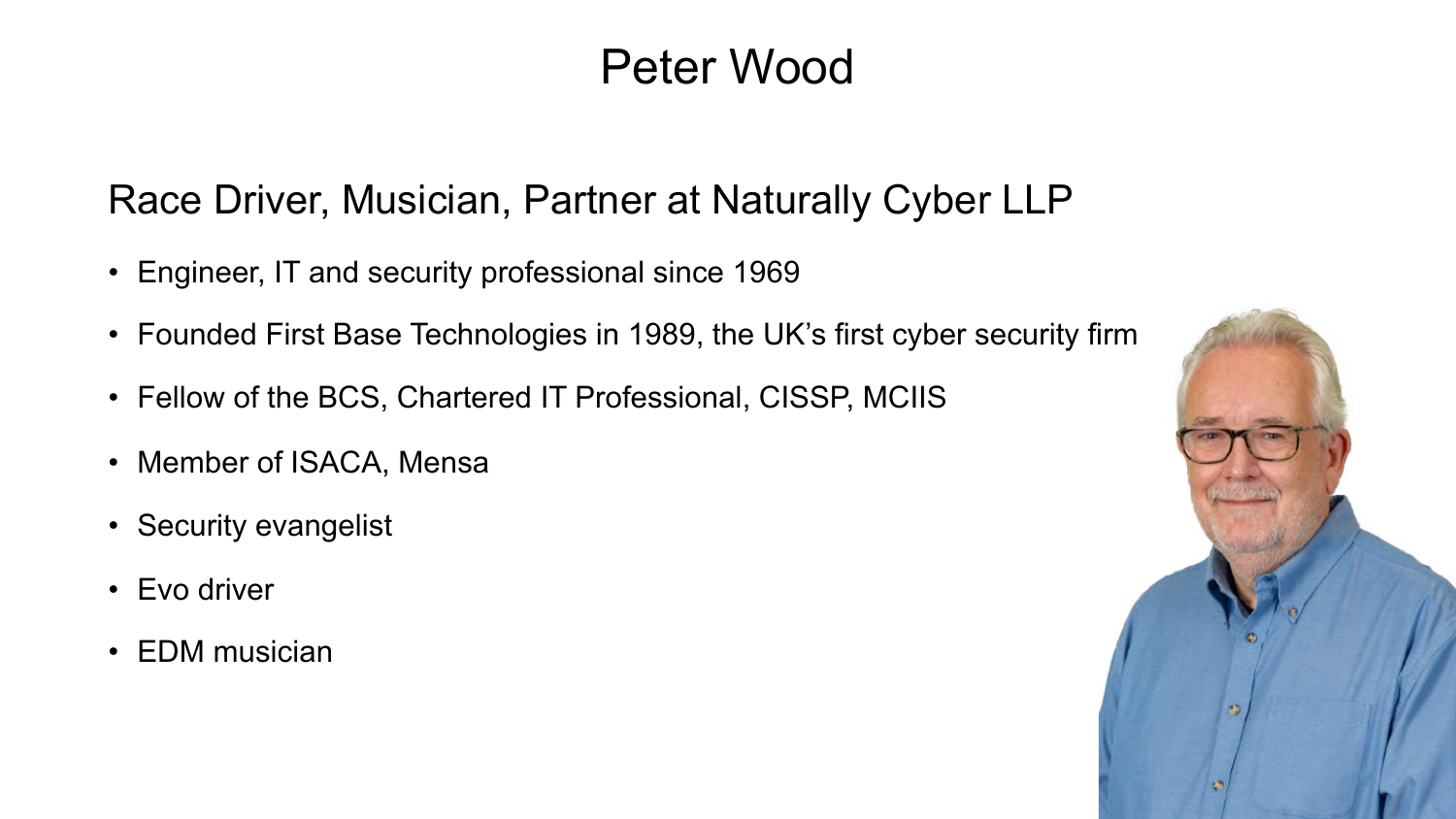N@turally Cyb3r

What's happening?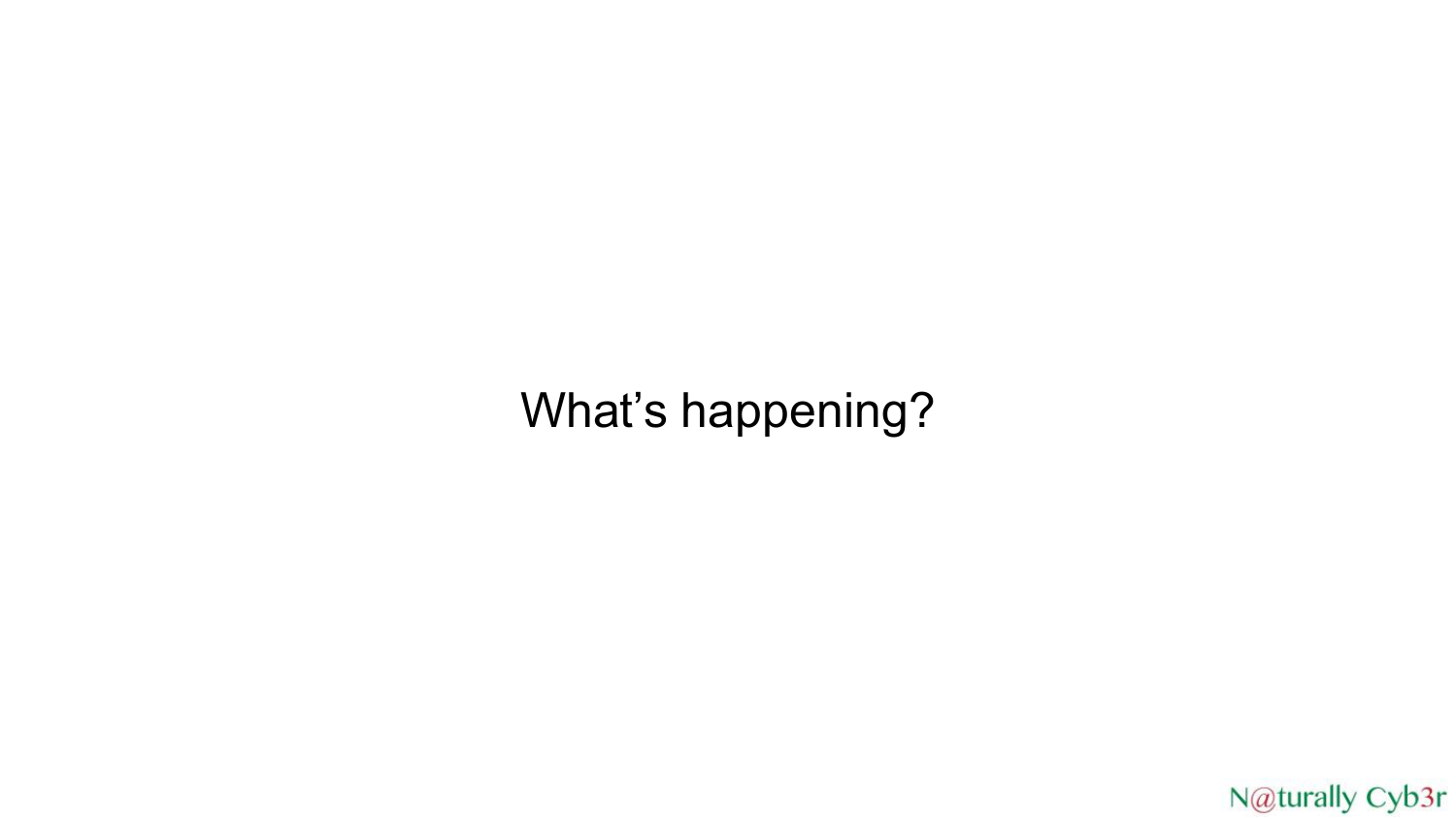## It's a big problem

- Impersonation frauds have almost doubled: around £208 million
- 15,000 impersonation scams in first half of 2020: an 84% increase
- HMRC is investigating 27,000 cases relating to the furlough scheme
- Local councils have recorded a 40% increase in reported scams since the start of lockdown
- Citizens Advice believes one in three people have been targeted by a COVID-19 scammer

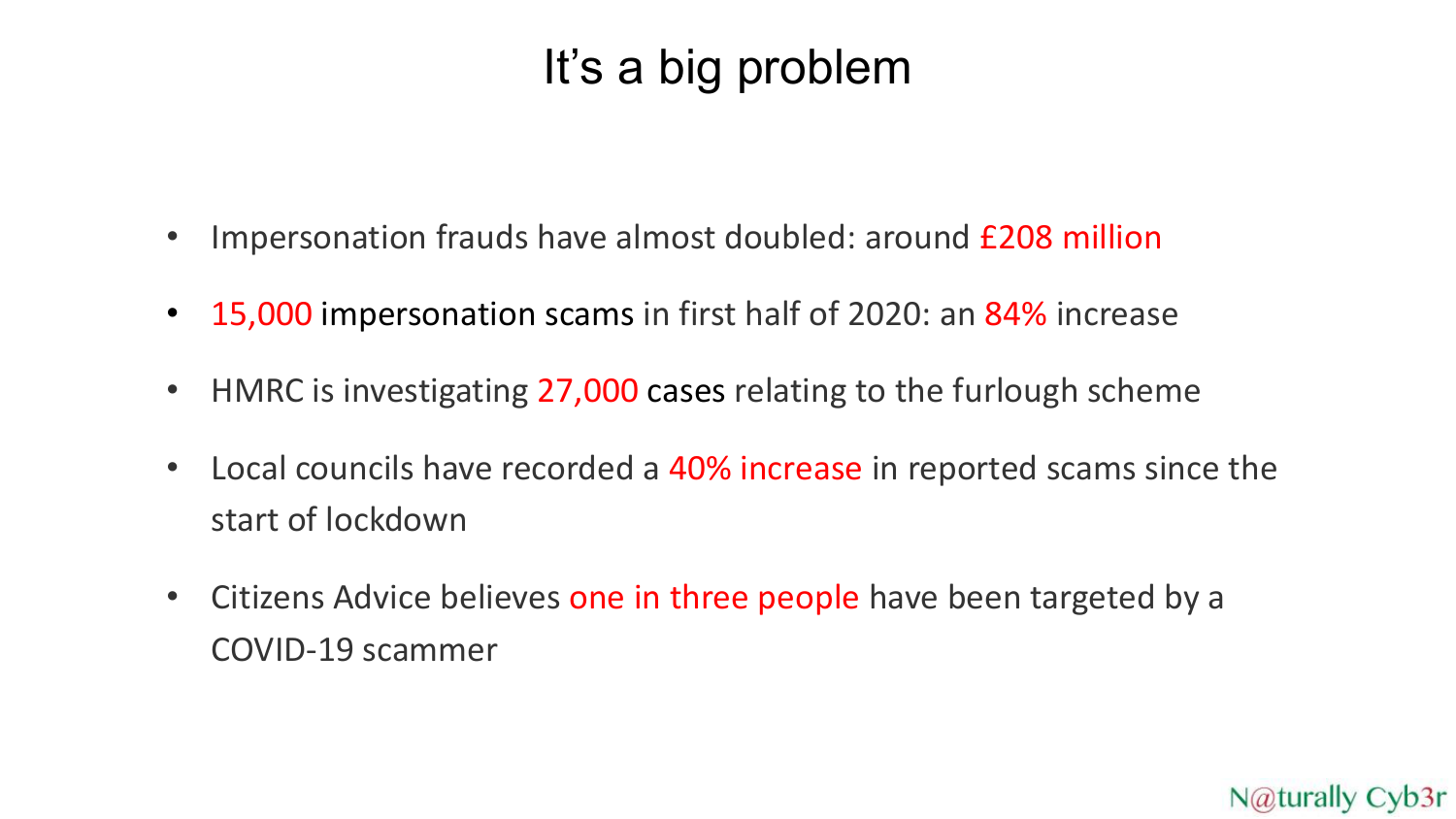#### These are some pretexts that criminals use

- Online shopping scams where people have ordered protective face masks, hand sanitiser and other products which never arrived
- Offering a list of active infections click on a link to a site that steals your details or requests a donation to a Bitcoin account
- Posing as NHS test and trace to fool people into giving away their personal details or to pay for tests
- Investment scheme and trading advice encouraging people to take advantage of the coronavirus downturn
- Impersonating HMRC offering a tax refund and directing victims to a fake website to harvest their personal and financial details

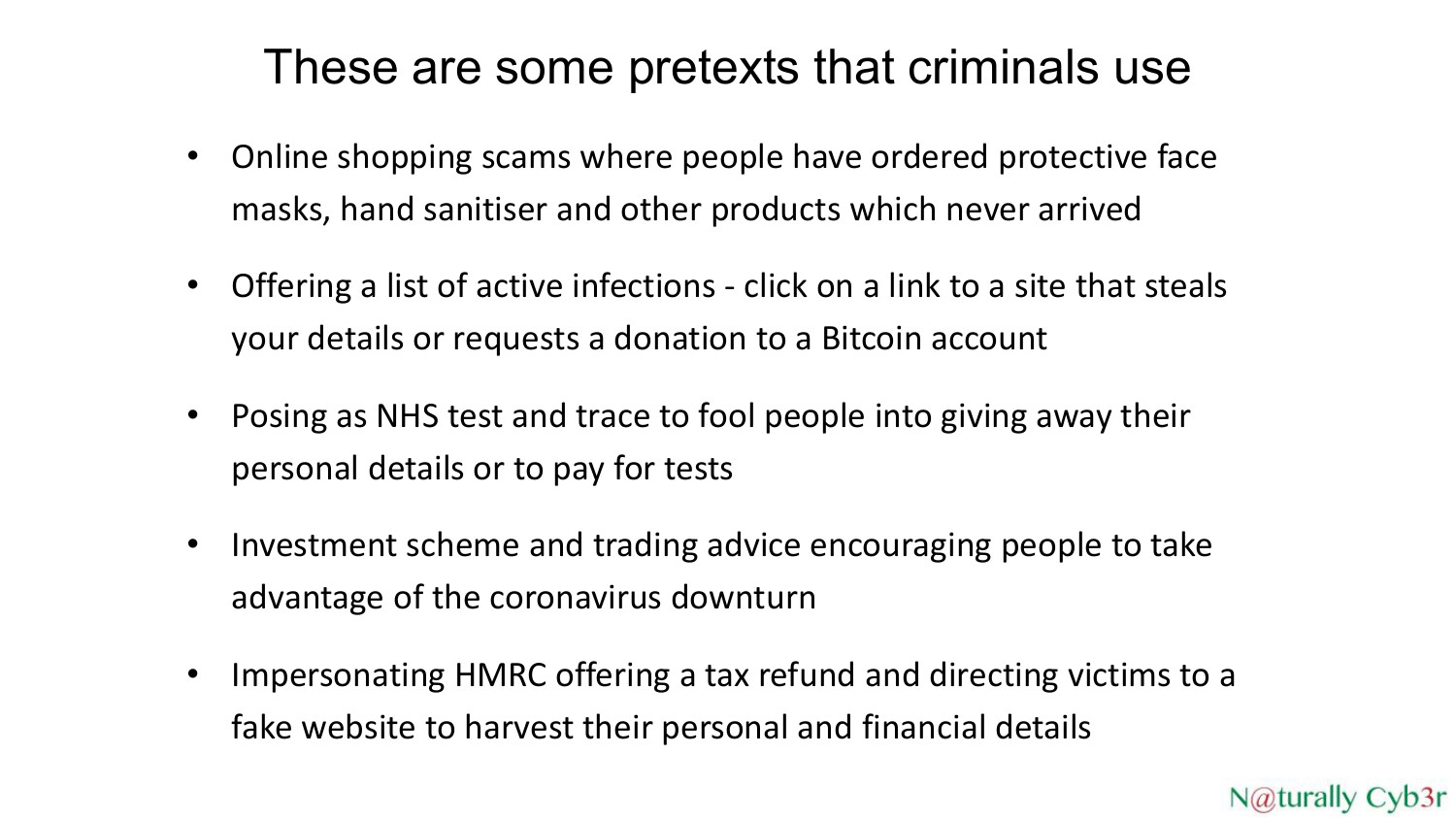#### Five key points about scams

53% of people aged 65+ have been targeted by scams and criminals.

Scams cost the UK £5-10 billion each year.

Anyone can be a scam victim, regardless of age, gender, education or economic background.

Scam victims might not always admit (or be aware) that they are a victim of a scam. Only 5% of victims report the crime.

Scams are the product of organised, predatory criminals who gain trust to exploit and steal money.



#FriendsAgainstScams

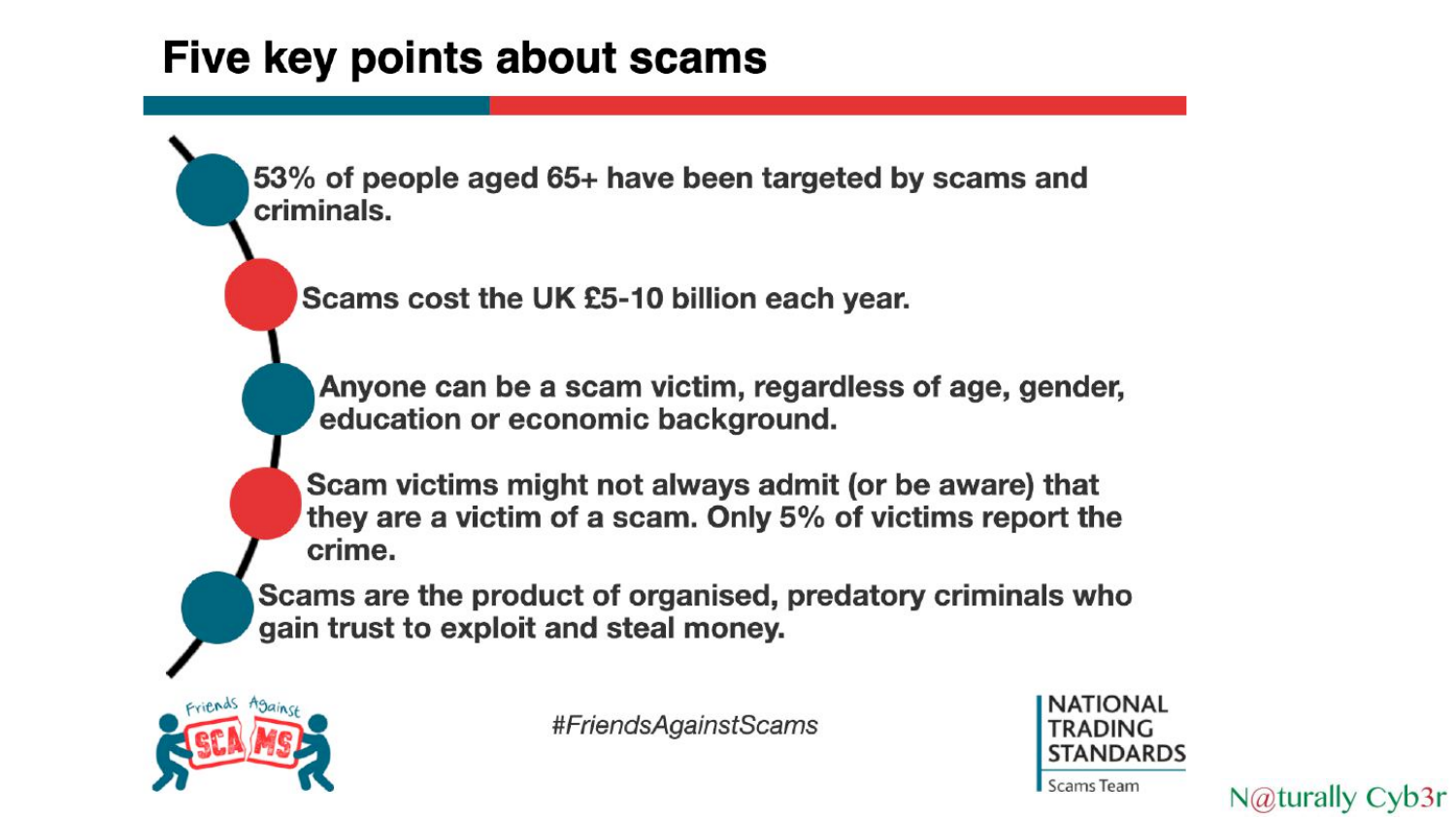#### Example SMS (Text Message) Scams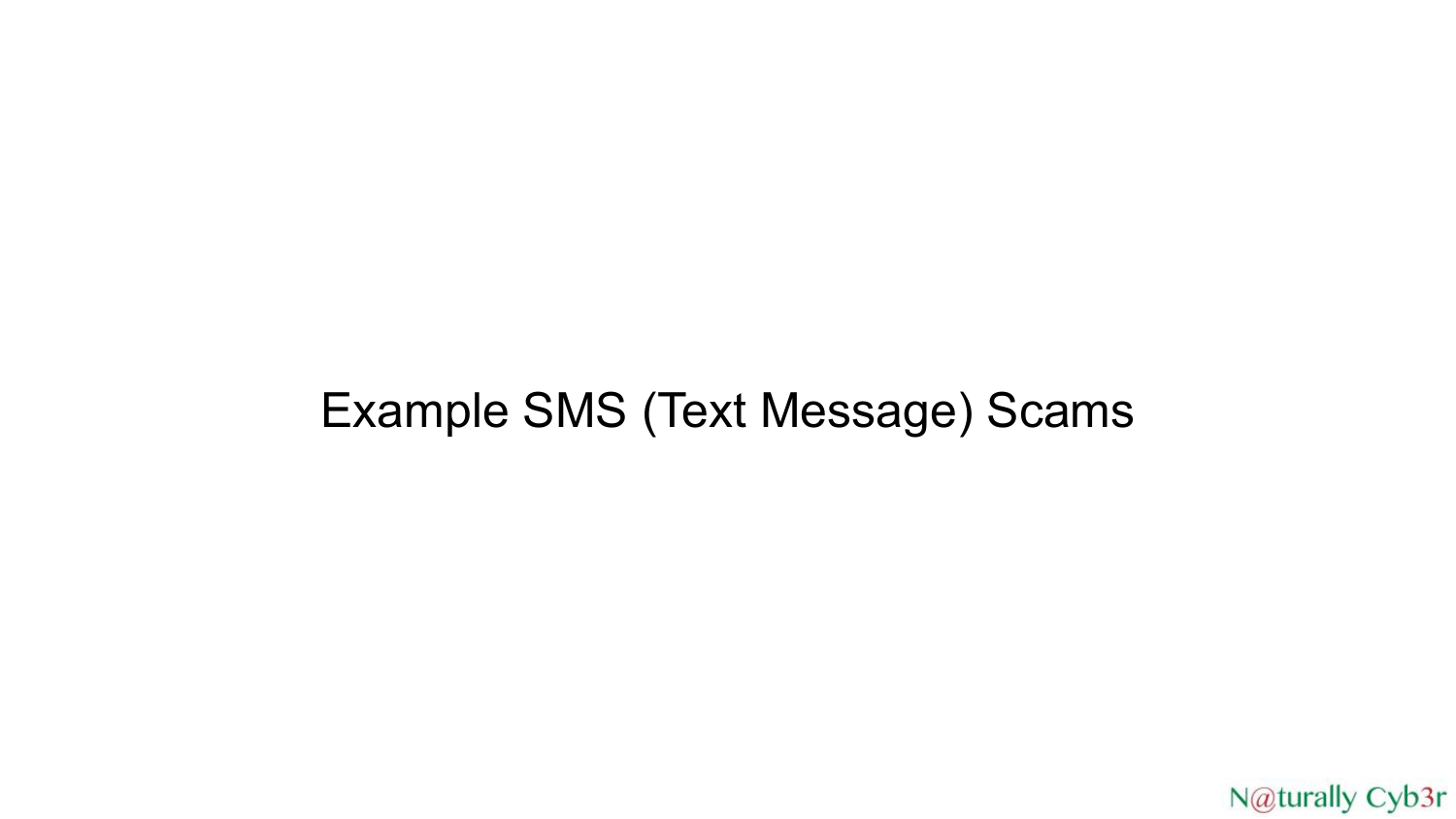### SMS: Tracking App Scam



This is not an official text, and the link should not be trusted

It takes you to a website where you are asked to provide your personal information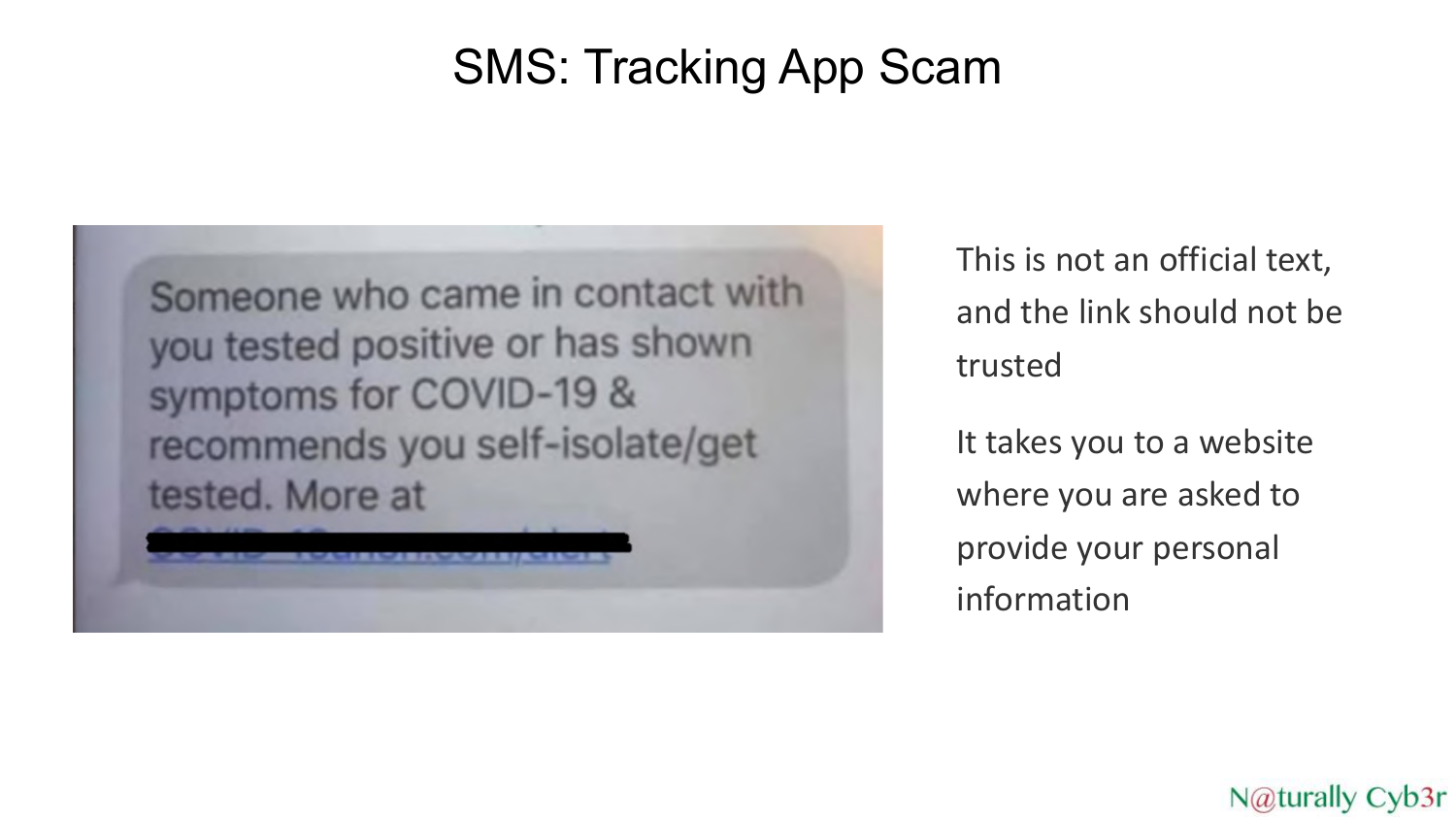### SMS: Fake Payment Scam



This is not an official text, and the link should not be trusted

It takes you to a website where you are asked to provide your personal information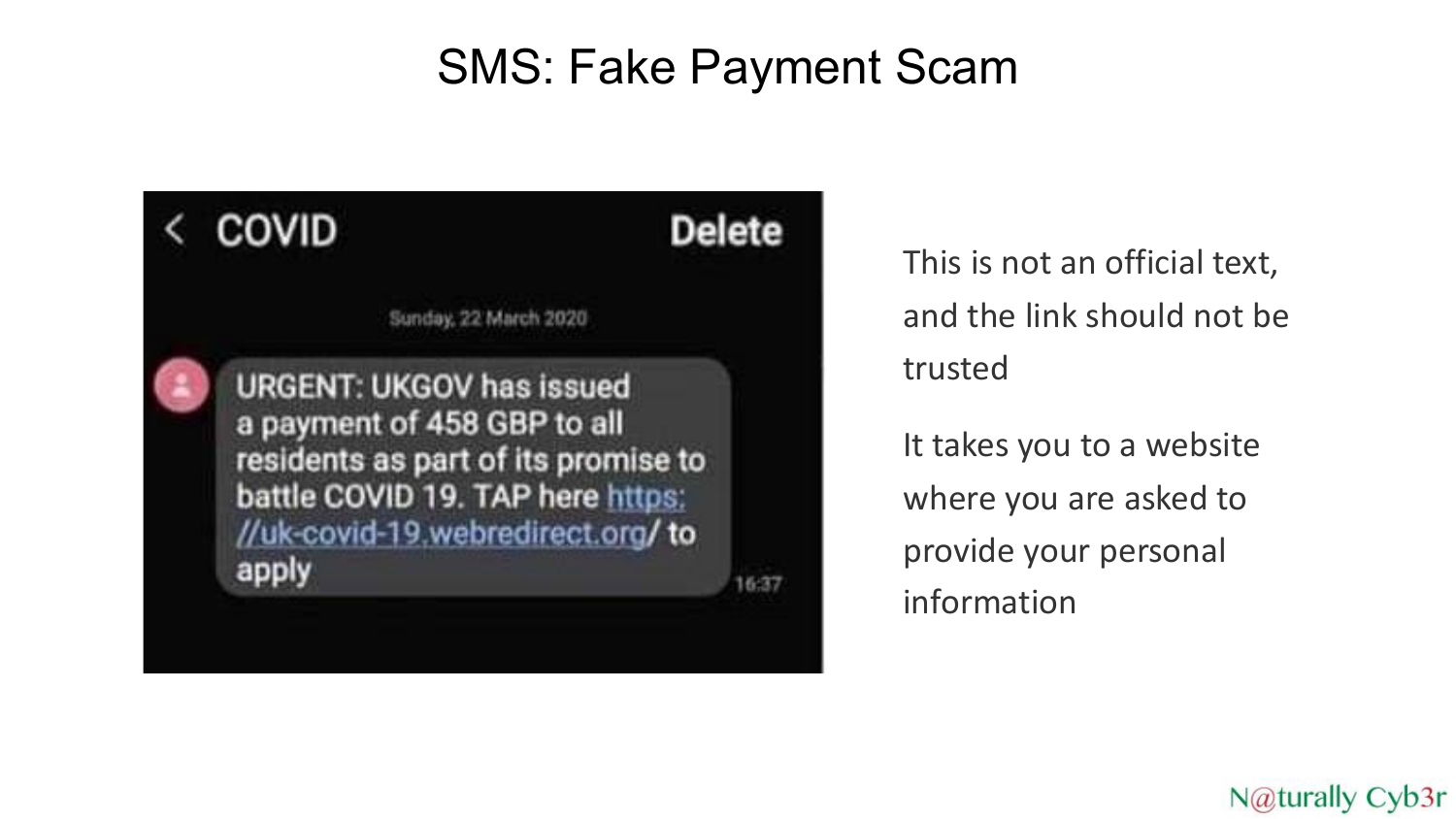### SMS: Fake Fine Scam

**GOV.UK CORONAVIRUS ALERT** New rules in force now: you must stay at home. More info & exemptions at gov.uk/ coronavirus Stay at home. Protect the NHS. Save lives.

Fake link *hidden behind* the displayed link

We would like to inform you that you have been recorded as leaving your home on 3 occasions yesterday. A fine of £35 has been added to your gov.uk account. For further information please visit gov.uk/ coronavirus-penalty-paymenttracking. Protect the NHS. Save lives.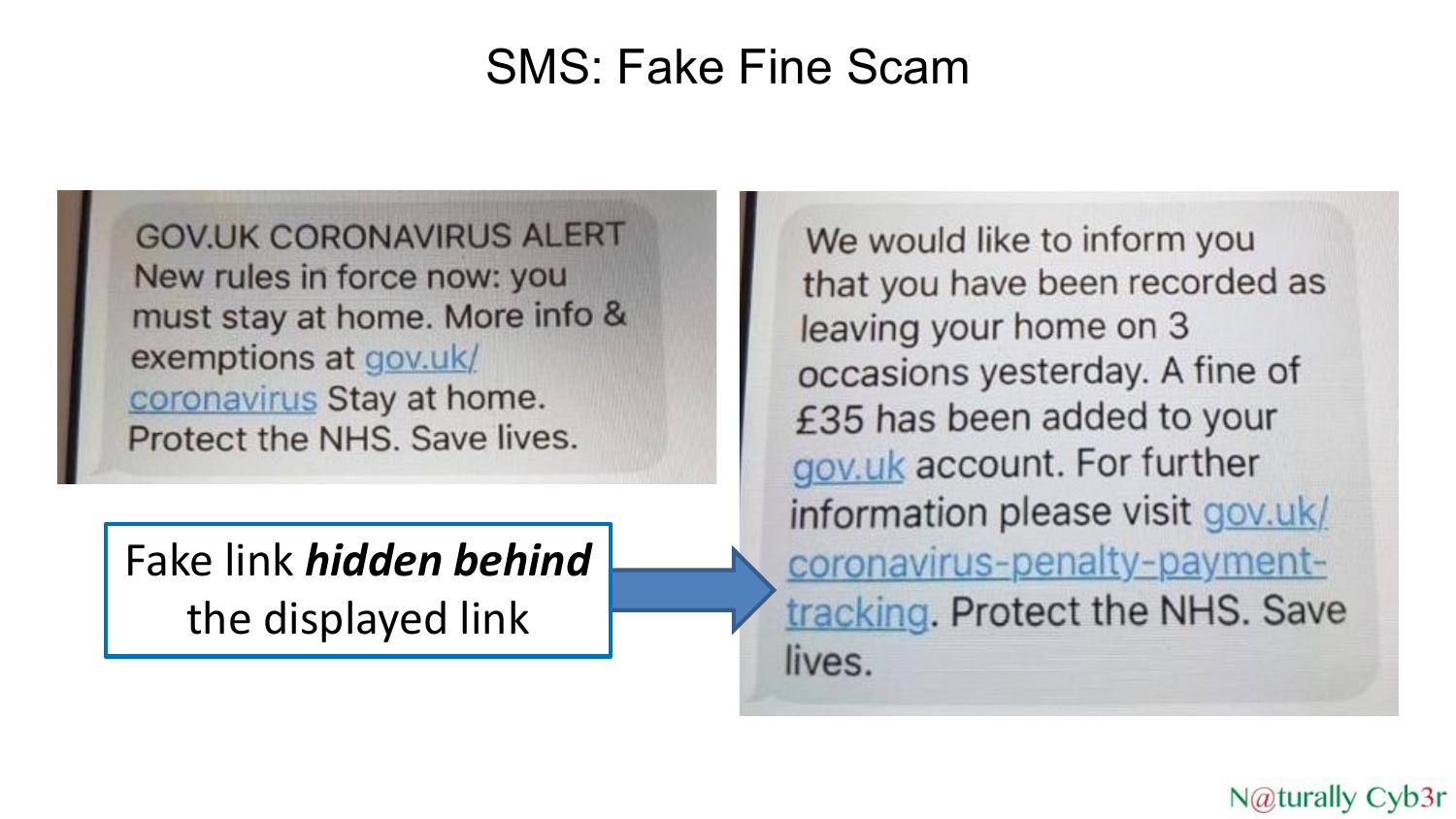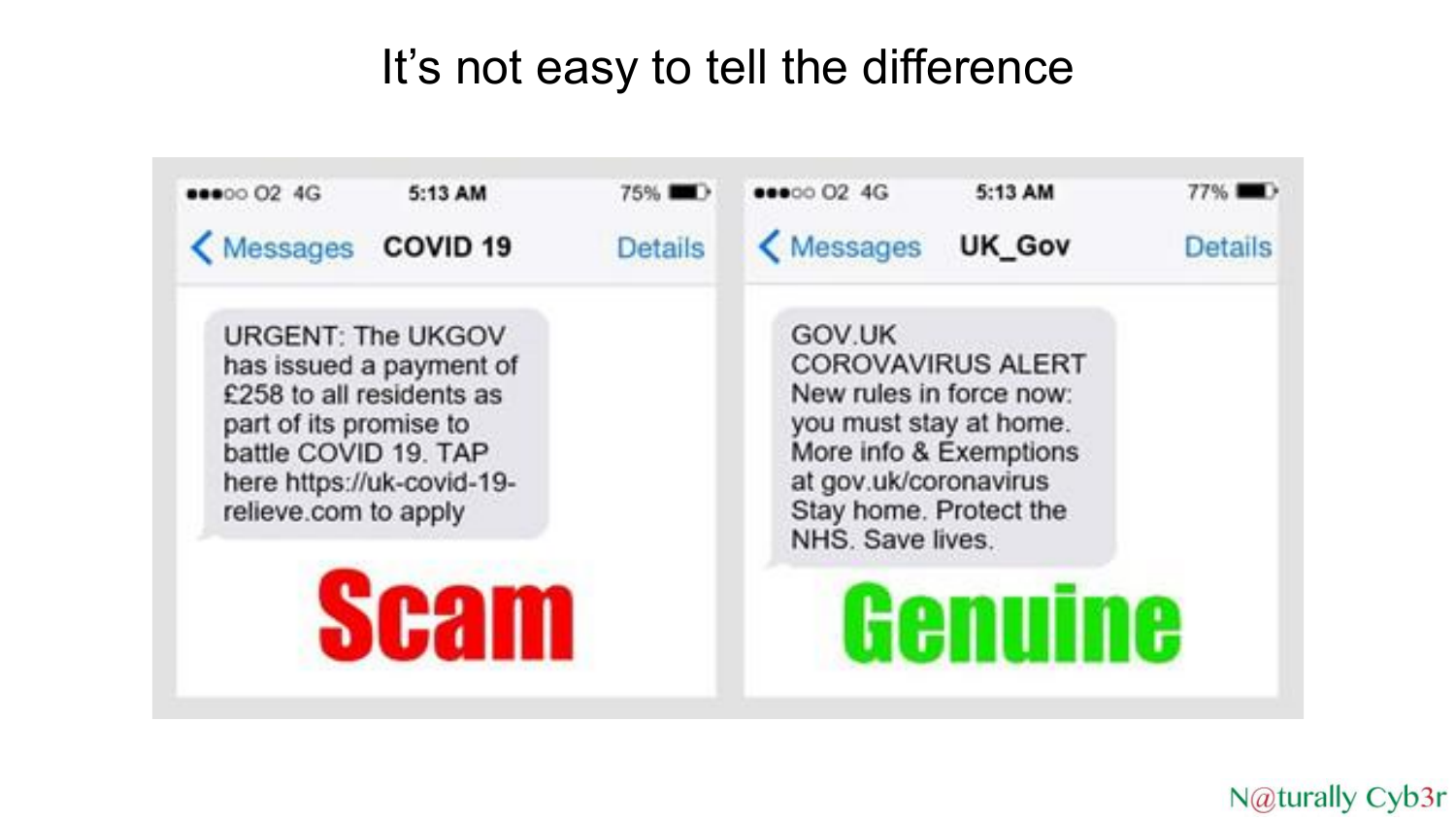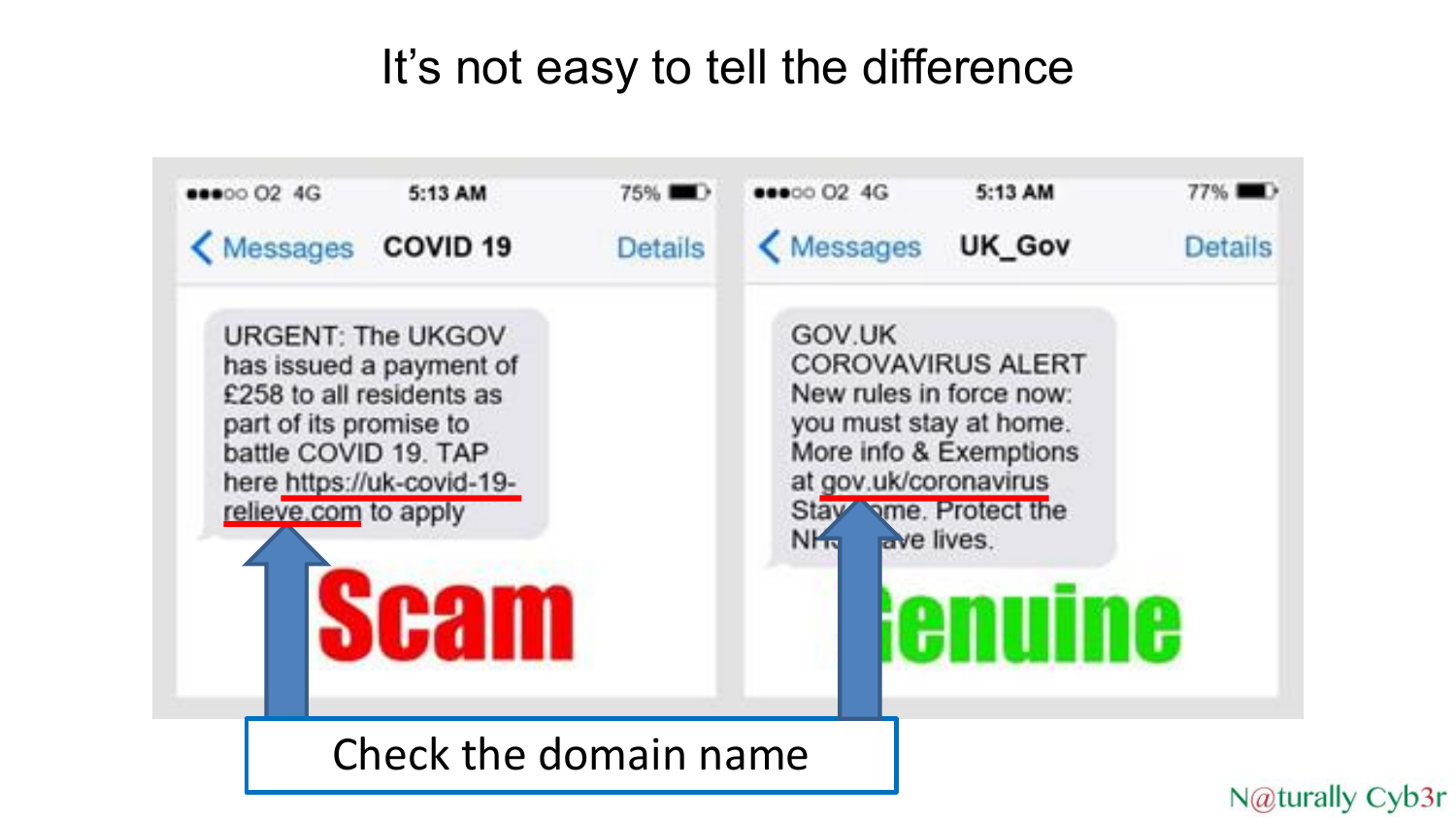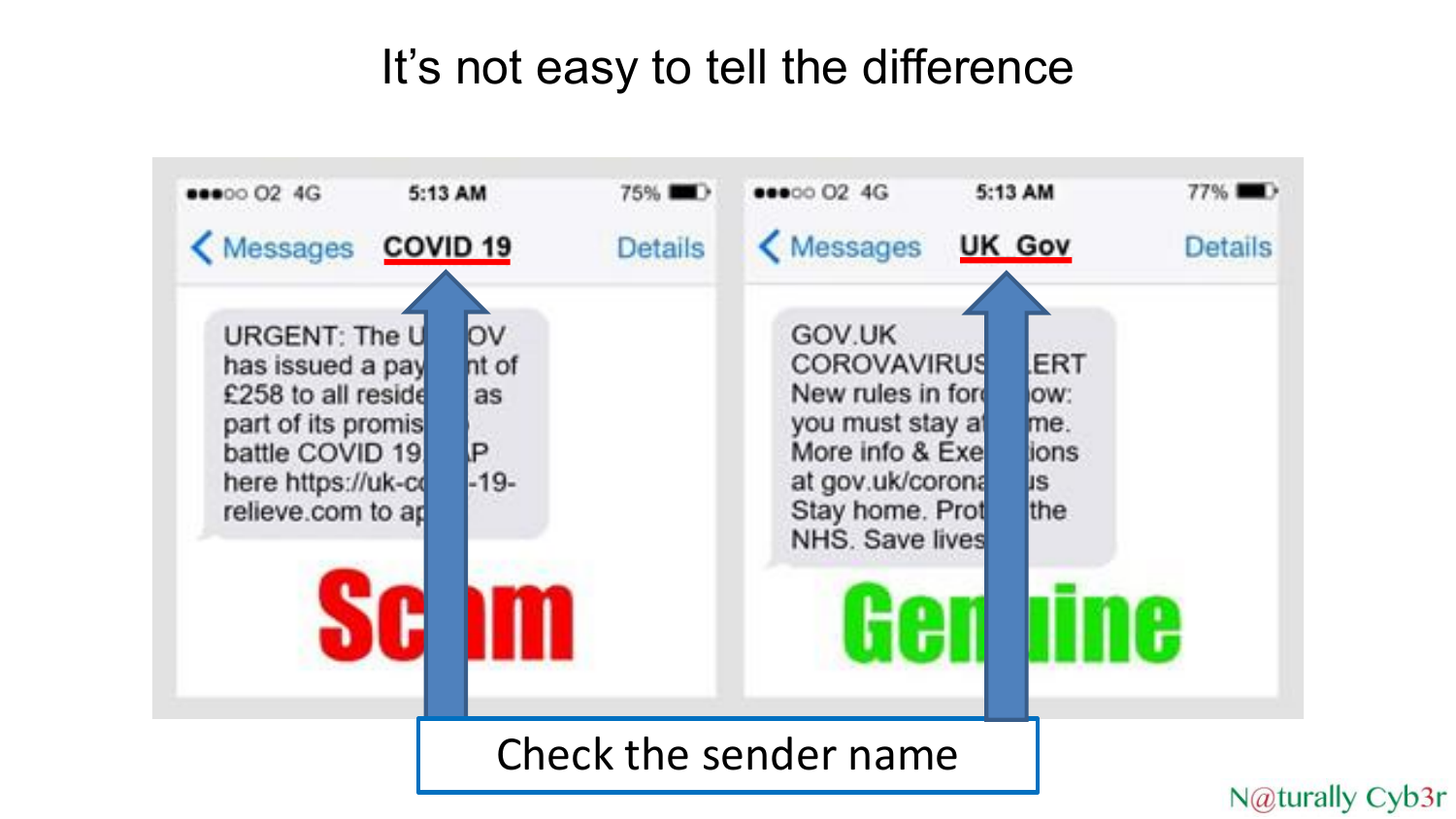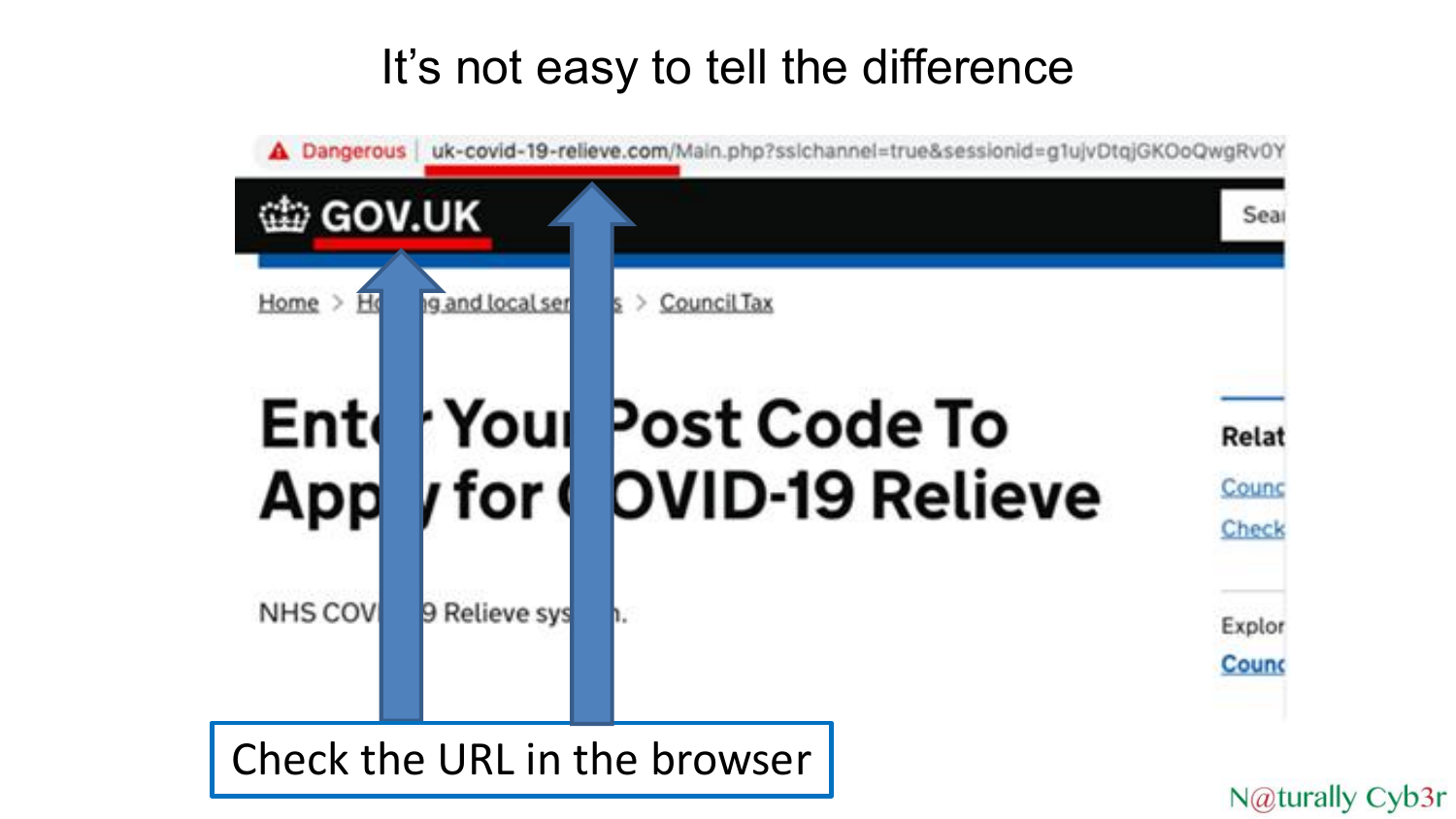### Defending Against SMS and Online Scams

- DO avoid any links or attachments in emails
- DO avoid any links in texts
- DO take time to check emails and texts are from a legitimate source
- DO report and delete any suspicious emails and texts immediately
- DO only purchase goods online from reputable trusted retailers and use a credit card where possible
- DO only install apps through the Apple Store or the Android Play Store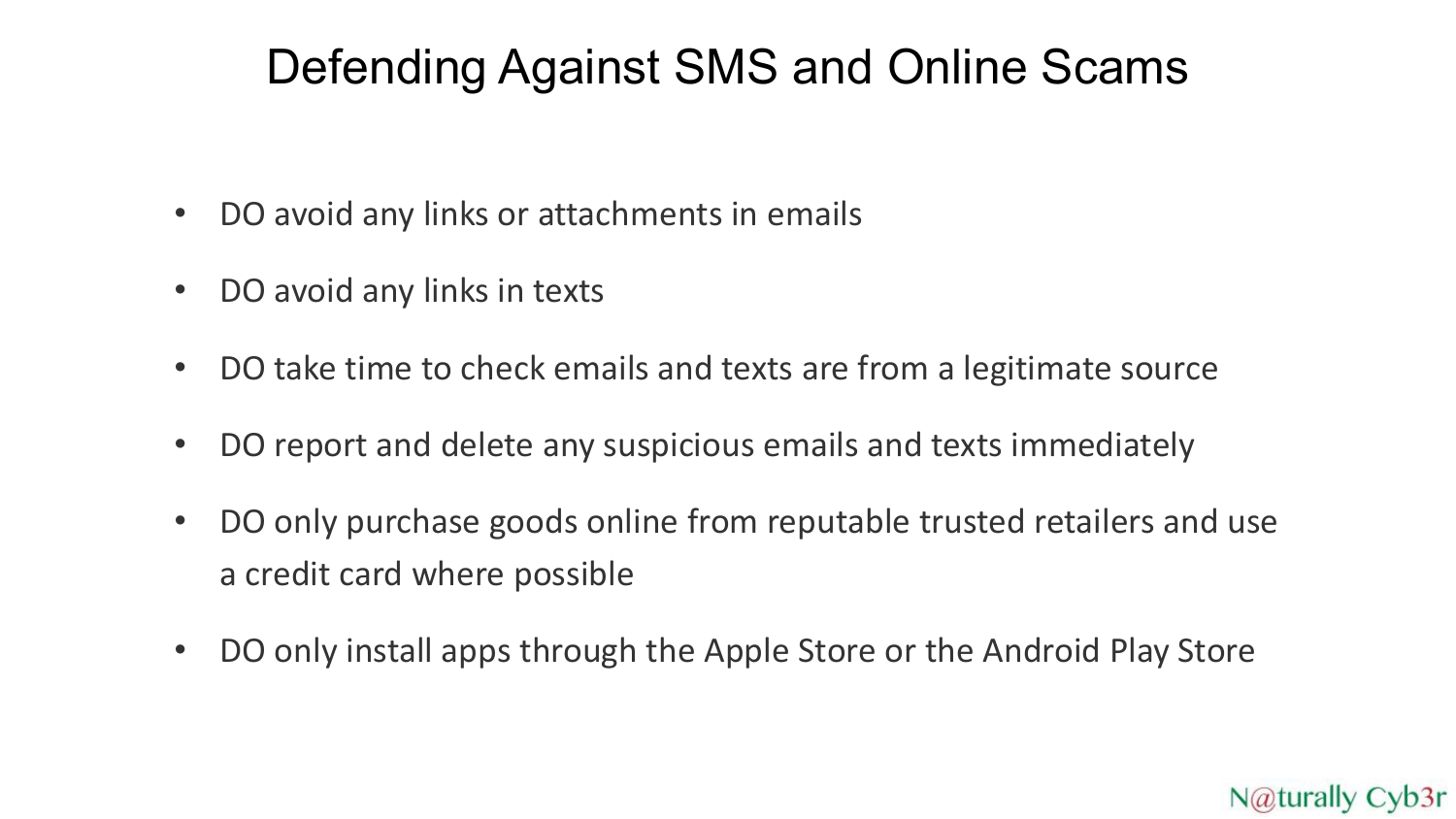#### Example Telephone Scams

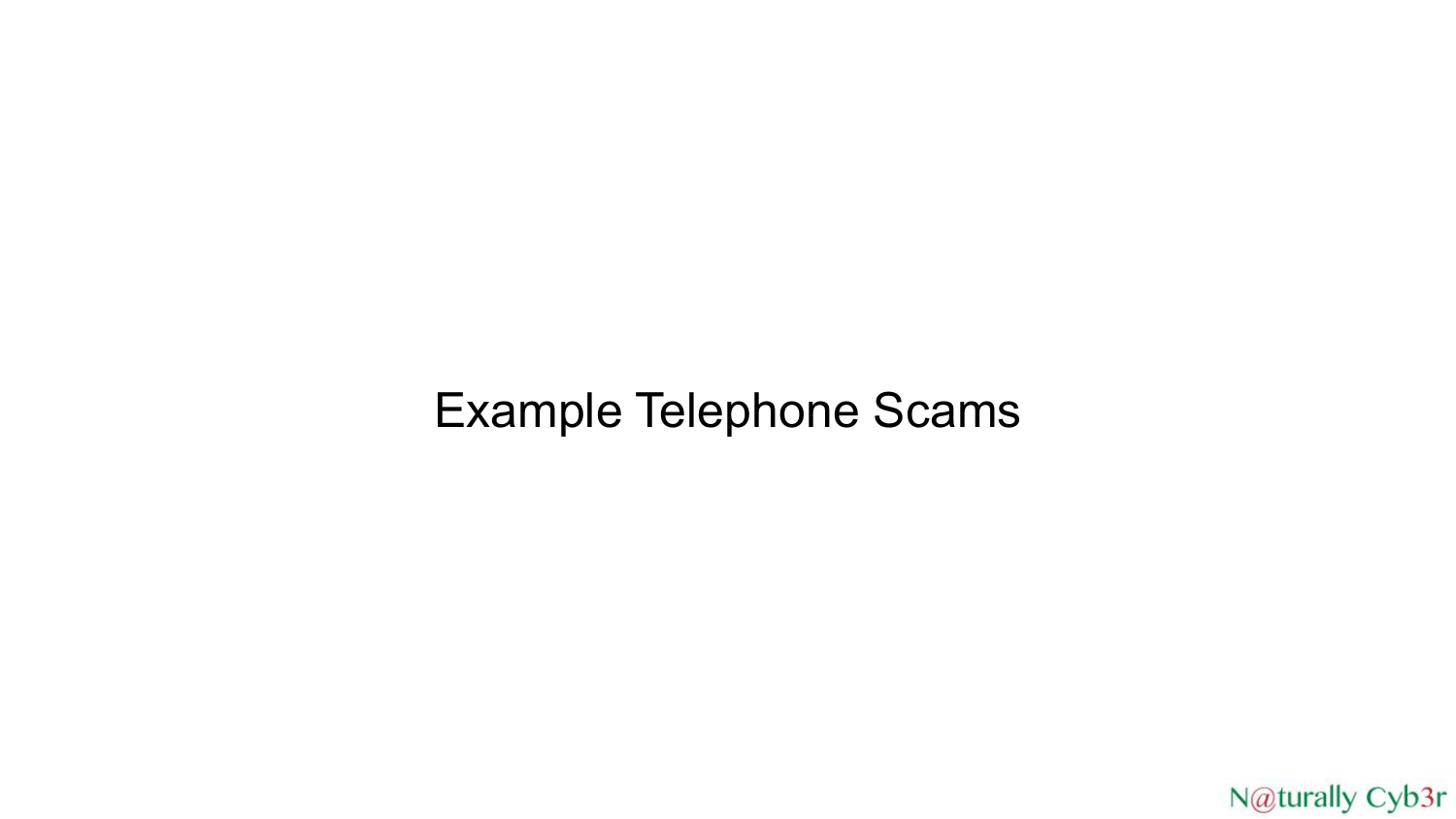### Telephone: Ofcom Scam

A recorded message or caller will claim that, because of more people working from home due to coronavirus, your broadband needs to be slowed down or switched off. They will try to encourage you to either speak to an operator, or press a button for more information.

- If you speak to an operator, you could give them your personal information or your financial details, which could result in identity theft or financial loss.
- If you press a button on your phone you could be connected to a high-cost premium number, leaving you liable for a significant call cost.

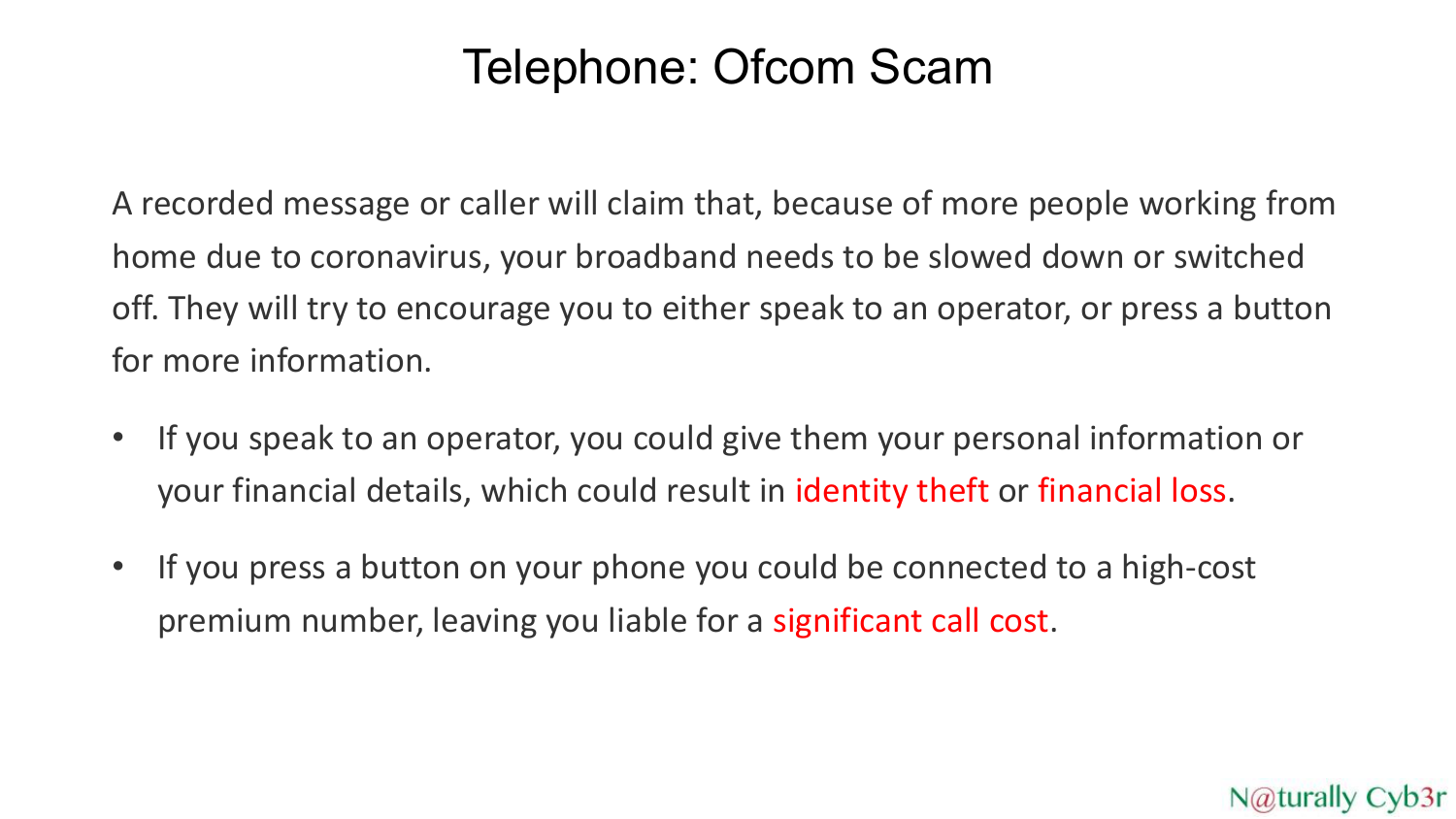#### Telephone: Test and Trace Scam

The caller tells you that you are likely to have been "in close proximity to someone who has tested positive for COVID-19" and tells you to self-isolate for seven days and take a test.

They refuse to identify who tested positive because it is confidential information but say you must be tested within 72 hours and ask for an address to send a kit to.

Then they push for bank details to pay a fictional one-off £50 fee and tell you to read your 16-digit card number, threatening a penalty for non-compliance.

*The NHS test and trace system is completely free. Genuine contact-tracers will never ask for bank details, ask you to set up a pin, ask you to provide social media details or ask you to download anything.*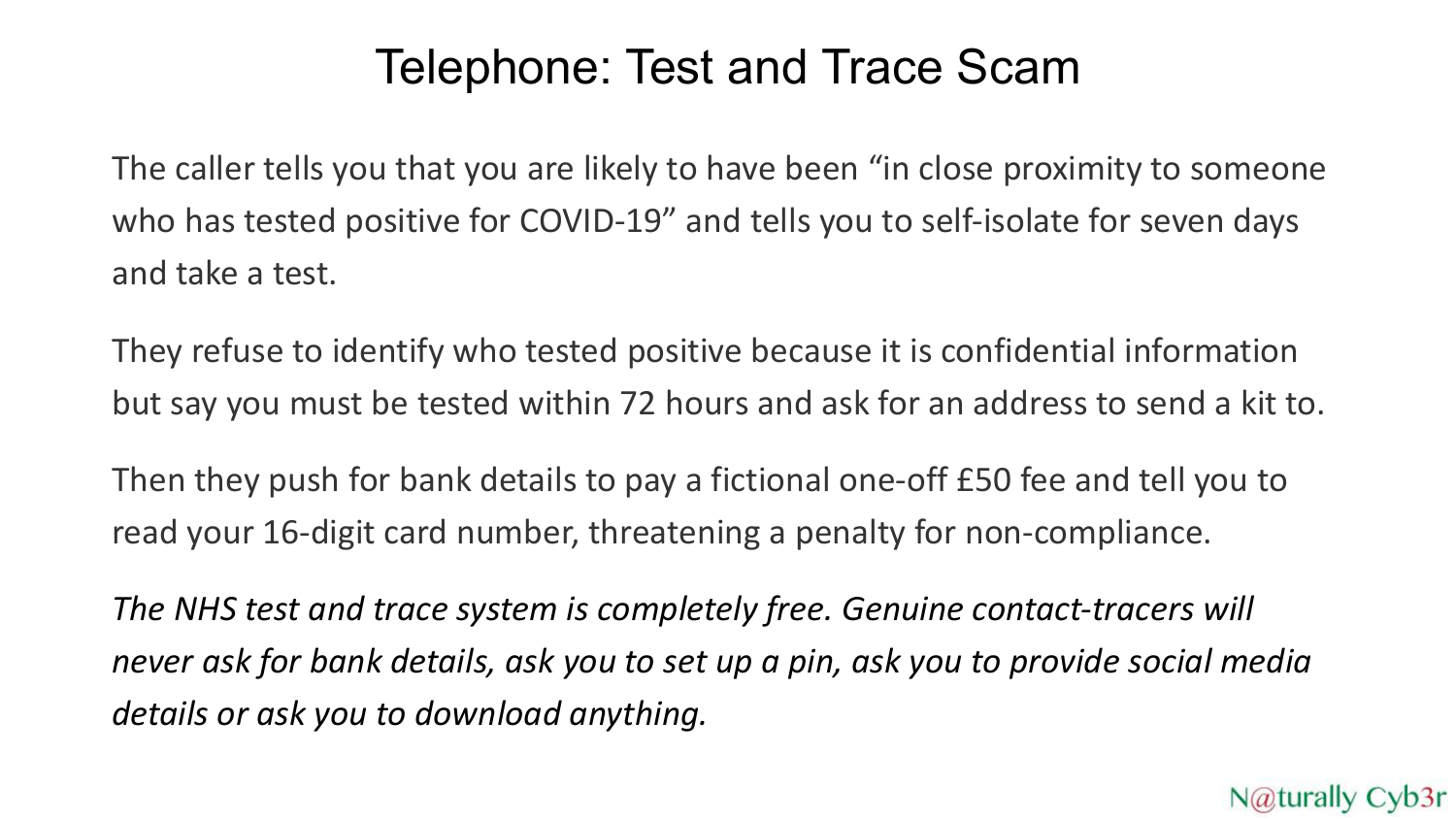#### Telephone: Face Masks and Sanitiser Scam

The caller claims to be arranging to distribute face masks and hand sanitiser to over 50s.

Some callers claim to be from the "Preservation Society" and try to engage you by discussing current coronavirus social isolation advice before stating they are distributing these items to people over 50.

N@turally Cyb3r

The cold caller then attempts to take a payment of £29.

Of course, the masks and sanitiser never arrive.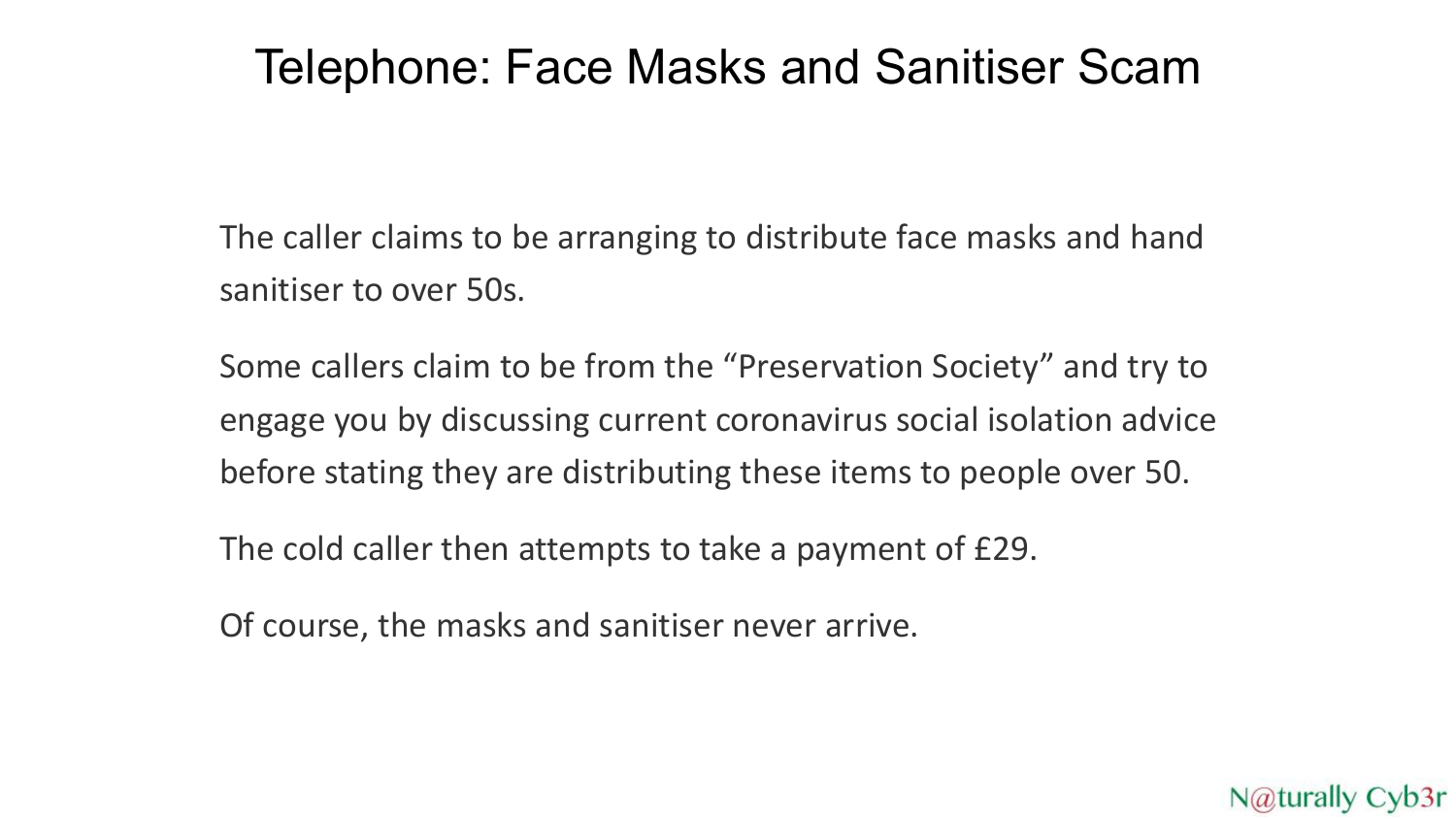### Defending Against Telephone Scams

- DO hang up the phone, wait five minutes and call back on a trusted number
- DO remember the police, the NHS or your bank will never ask you to transfer money or ask for your PIN number
- DO take your time criminals will try to rush you. A genuine caller will wait for you to contact them on your terms

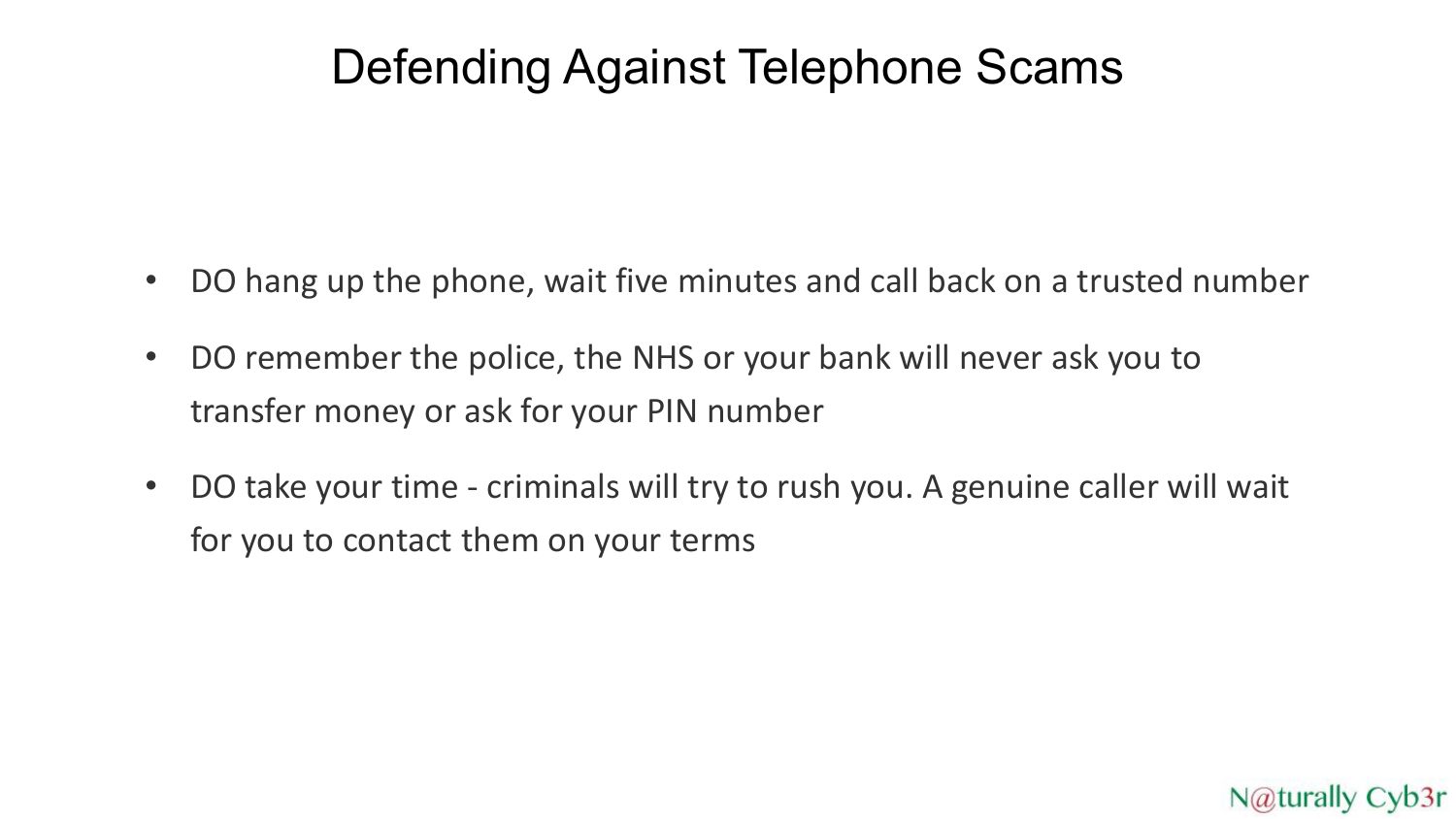#### Example Doorstep Scams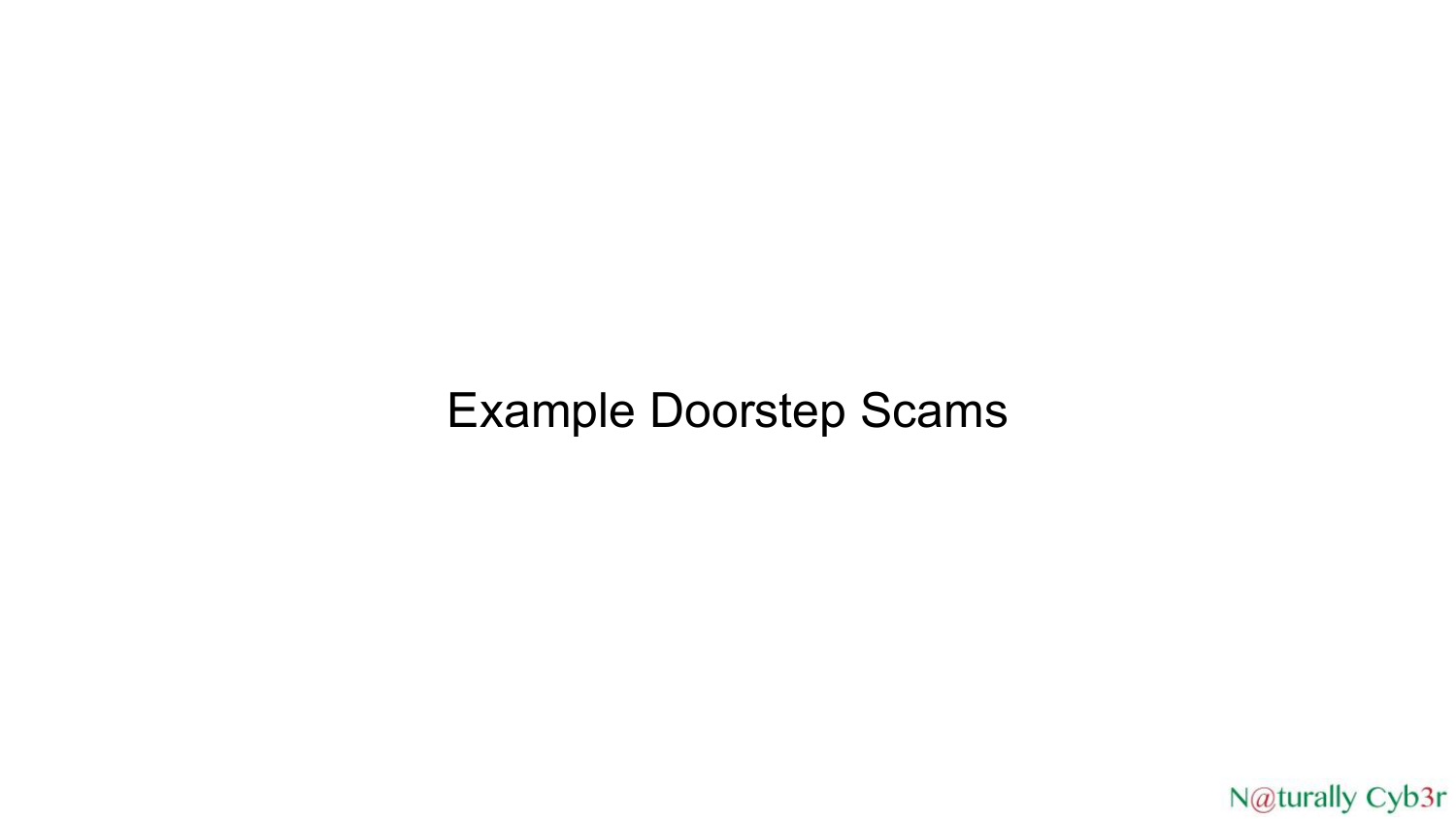#### Doorstep Scams

- Offering to buy shopping for the resident then keeping the money
- Selling fake face masks and sanitiser door-to-door
- Selling COVID-19 test kits door-to-door
- Offering to take your temperature in your house, then stealing or worse
- Doorstep cleansing services that offer to clean drives and doorways to help prevent the spread of the virus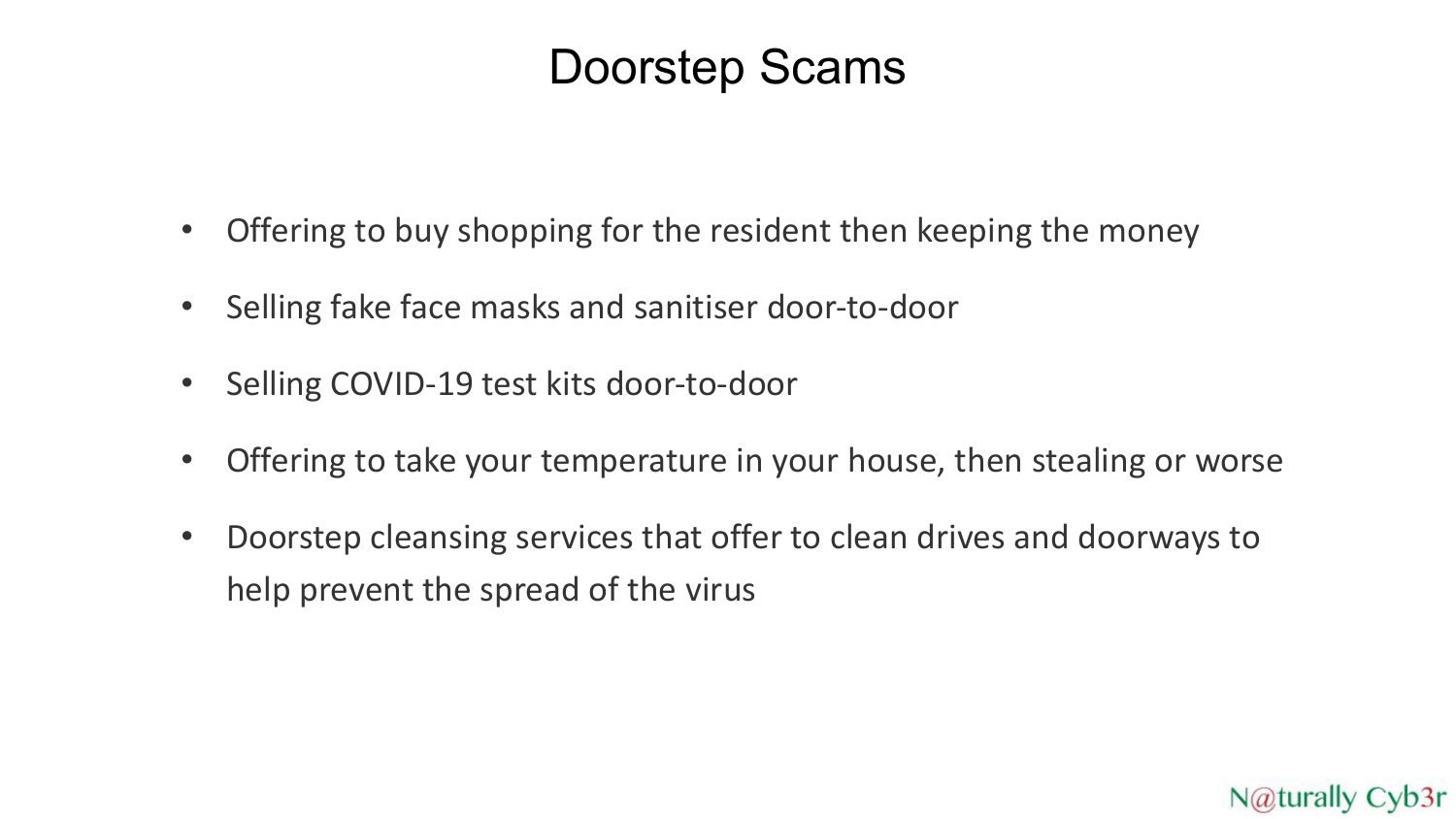### Defending Against Doorstep Scams

- DO keep front and back doors locked, even when you are home
- DO ask them to wait on the doorstep while you verify their identity. Lock the door and call the organisation they claim to be from on a trusted number, not one that the visitor has provided
- If you have any doubts, DO ask them to leave and DO report to the police

N@turally Cyb3r

• If you are not sure, don't open the door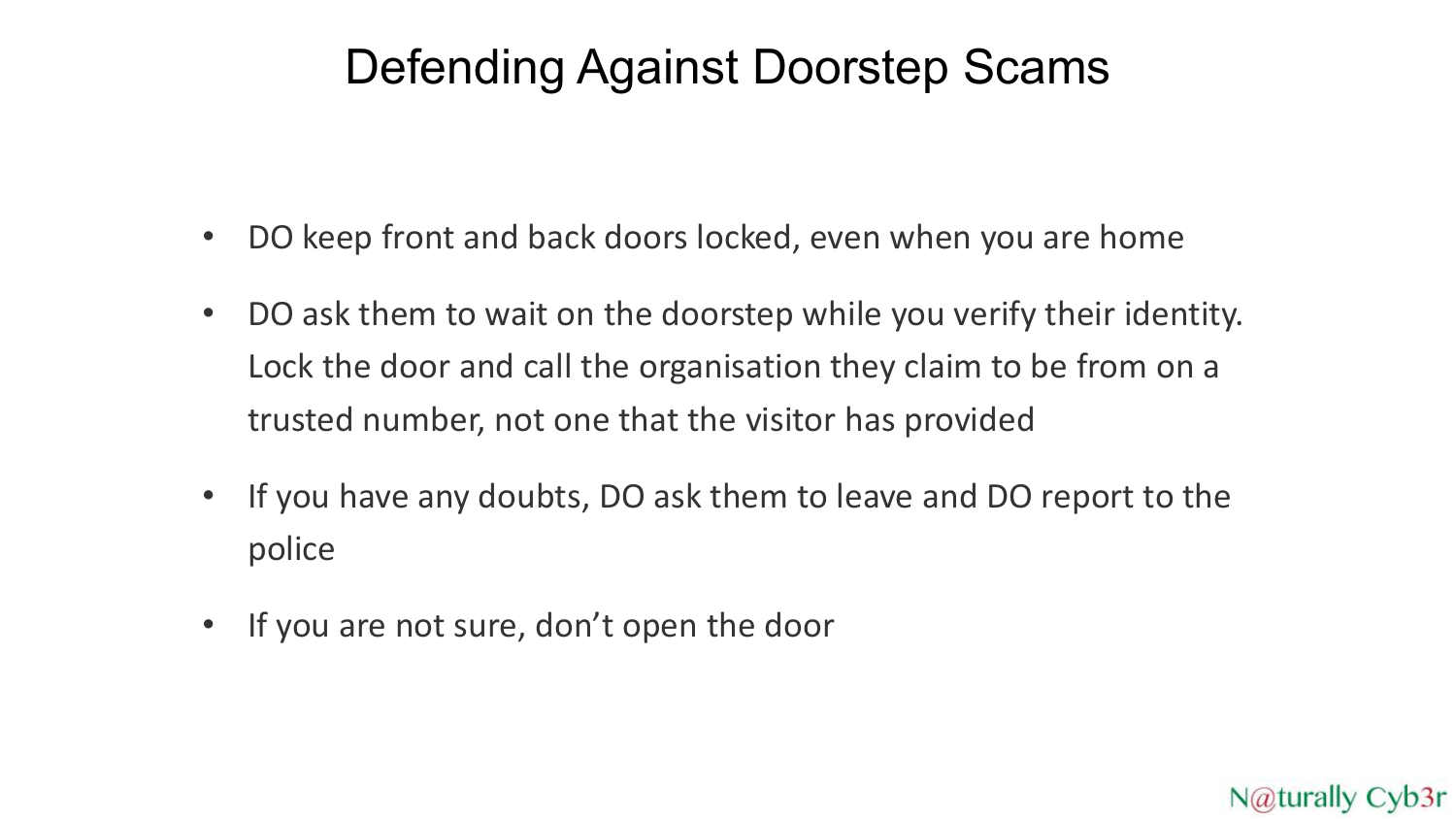#### Where to get advice and where to report scams

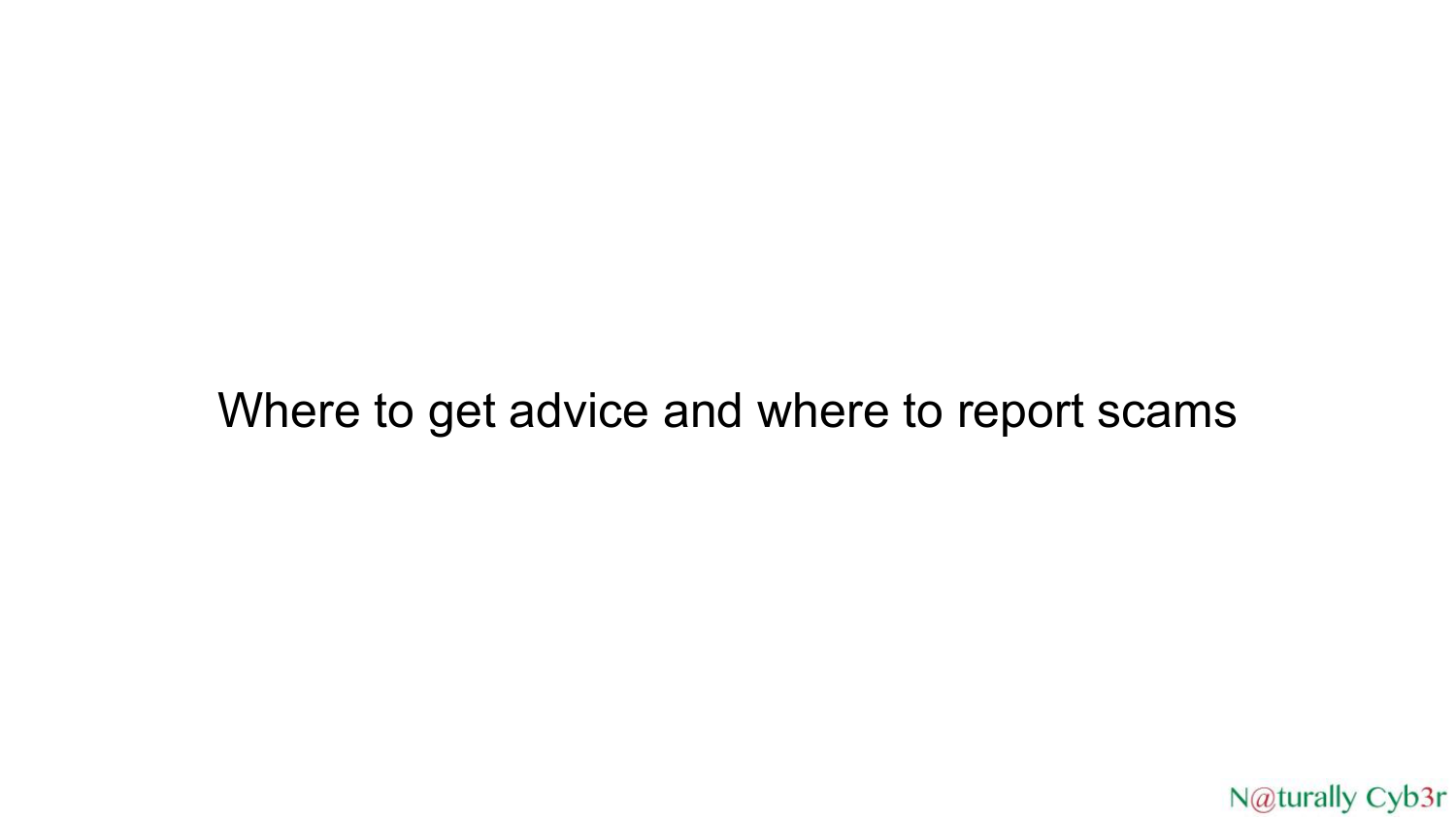## **Wash your hands of coronavirus scams!**

#### **Friends Against Scams aims to protect and prevent** people from becoming victims of scams.

#### STOP. Be aware of people offering or selling:

- Virus testing kits
- Vaccines or miracle cures there is currently no vaccine or cure.
- Overpriced or fake goods to protect yourself from coronavirus such as anti-bacterial products.
- Shopping or medication collection services.
- Home decontamination services.

#### **CHALLENGE. Question communications and** encourage others to do the same.

- Don't be rushed into making a decision. If it sounds too good to be true, it probably is.
- Only purchase goods and services from legitimate retailers and take a moment to think before parting with money or personal information.
- Don't assume everyone is genuine. It's okay to reject, refuse or ignore any requests. Only criminals will try to rush or panic you. If in doubt, speak to someone you trust.
- If someone claims to represent a charity, ask them for ID. Be suspicious of requests for money up front. If someone attempts to pressurise you into accepting a service they are unlikely to be genuine. Check with family and friends before accepting offers of help if you are unsure.

Be a good Friend, help to protect your family, friends and neighbours from scams.

> **Read it.** Share it. **Prevent it.**

#ScamAware #Coronavirus



If you think you have been scammed, contact your bank first. For advice on scams, call the Citizens Advice Consumer Helpline on 0808 223 11 33.

**PROTECT, Contact:** 

To report a scam, call Action Fraud on 0300 123 2040.

#### **NATIONAL TRADING STANDARDS**

**Scams Team** 

#### To learn more about different types of scams, visit www.FriendsAgainstScams.org.uk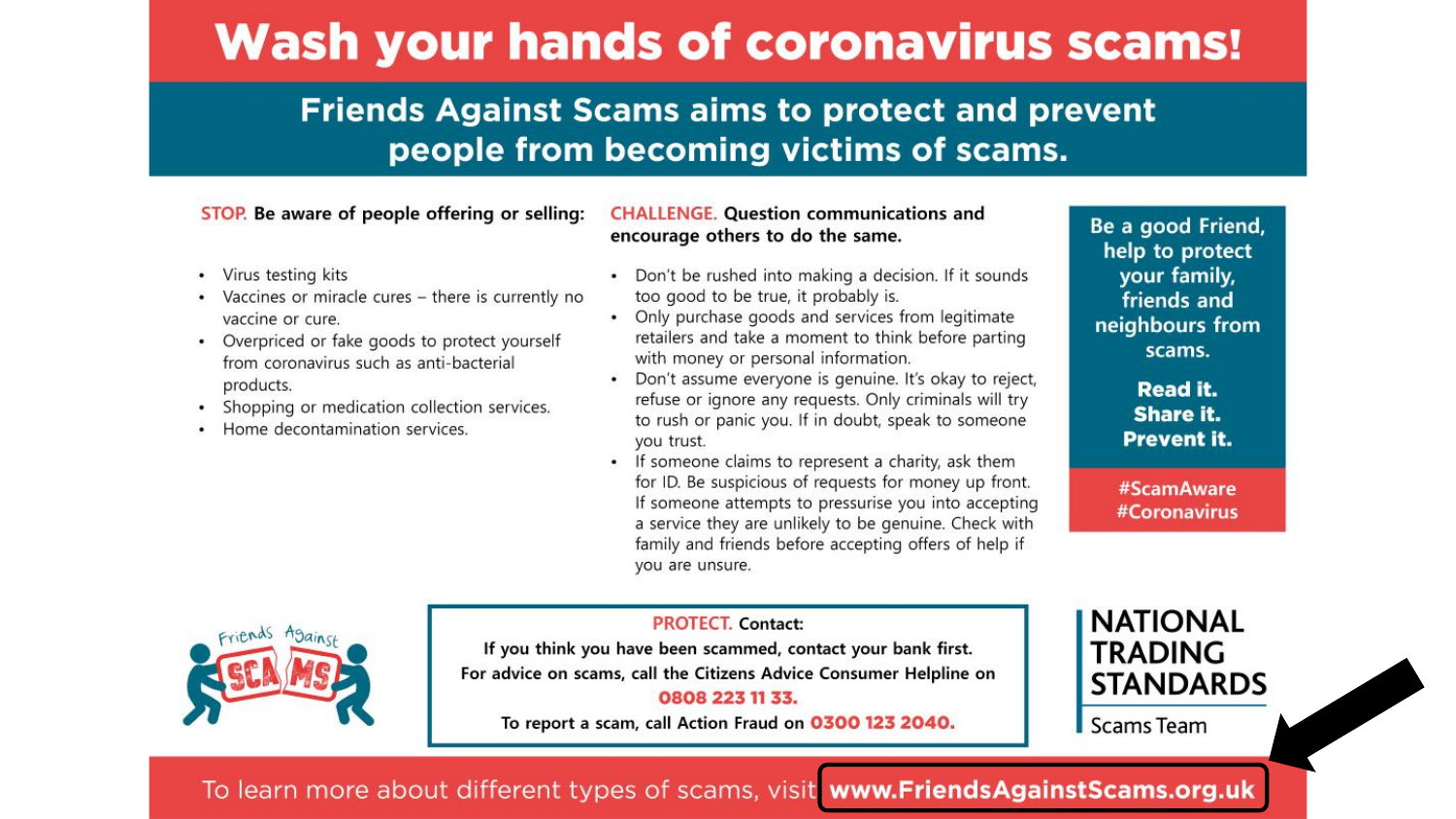#### **Friends Against Scams Online Learning**

**Chapter 1:** Why is learning about scams important?

- **Chapter 2: Types of Scams**
- **Chapter 3:** How to spot a victim...
- Chapter 4: Anyone can be a scam victim...

**Chapter 5:** Spot the signs

**Chapter 6:** Top Tips - what can you do to protect yourself and/or others?

**Chapter 7:** Reporting a Scam

**Chapter 8:** Congratulations - You are now a Friend Against Scams

**Chapter 9:** If you would like to do more...

https://www.friendsagainstscams.org.uk/training/friends-elearning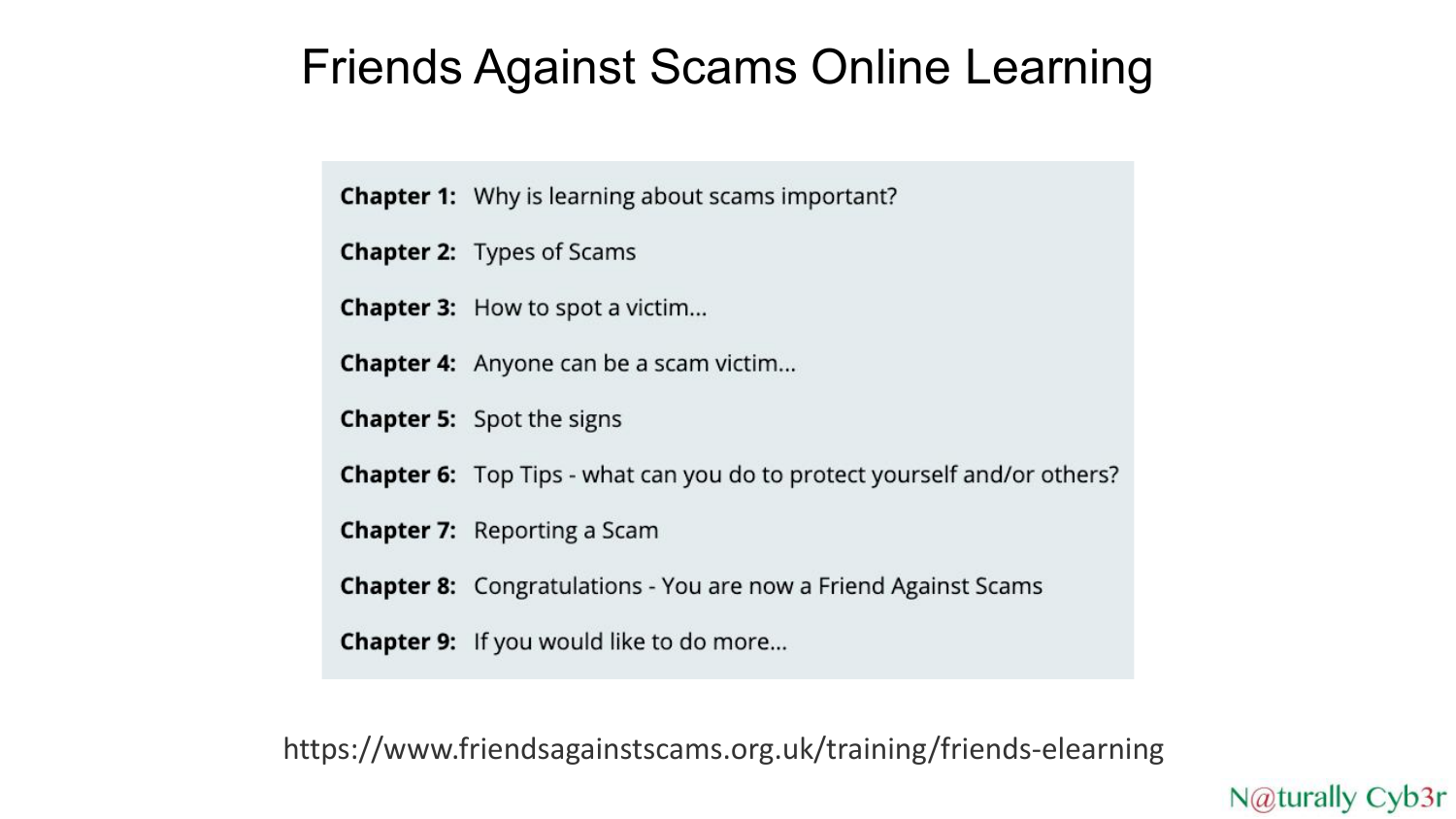

Operation Signature is the force campaign to identify and support vulnerable victims of fraud

- Read more: https://www.sussex.police.uk/advice/advice-and-information/wsi/watchschemes-initiatives/os/operation-signature/
- More info via email: operation.signature@sussex.pnn.police.uk
- Report online: https://www.sussex.police.uk/ro/report/ocr/af/how-to-report-a-crime/

N@turally Cyb3r

• Report via email: 101@sussex.pnn.police.uk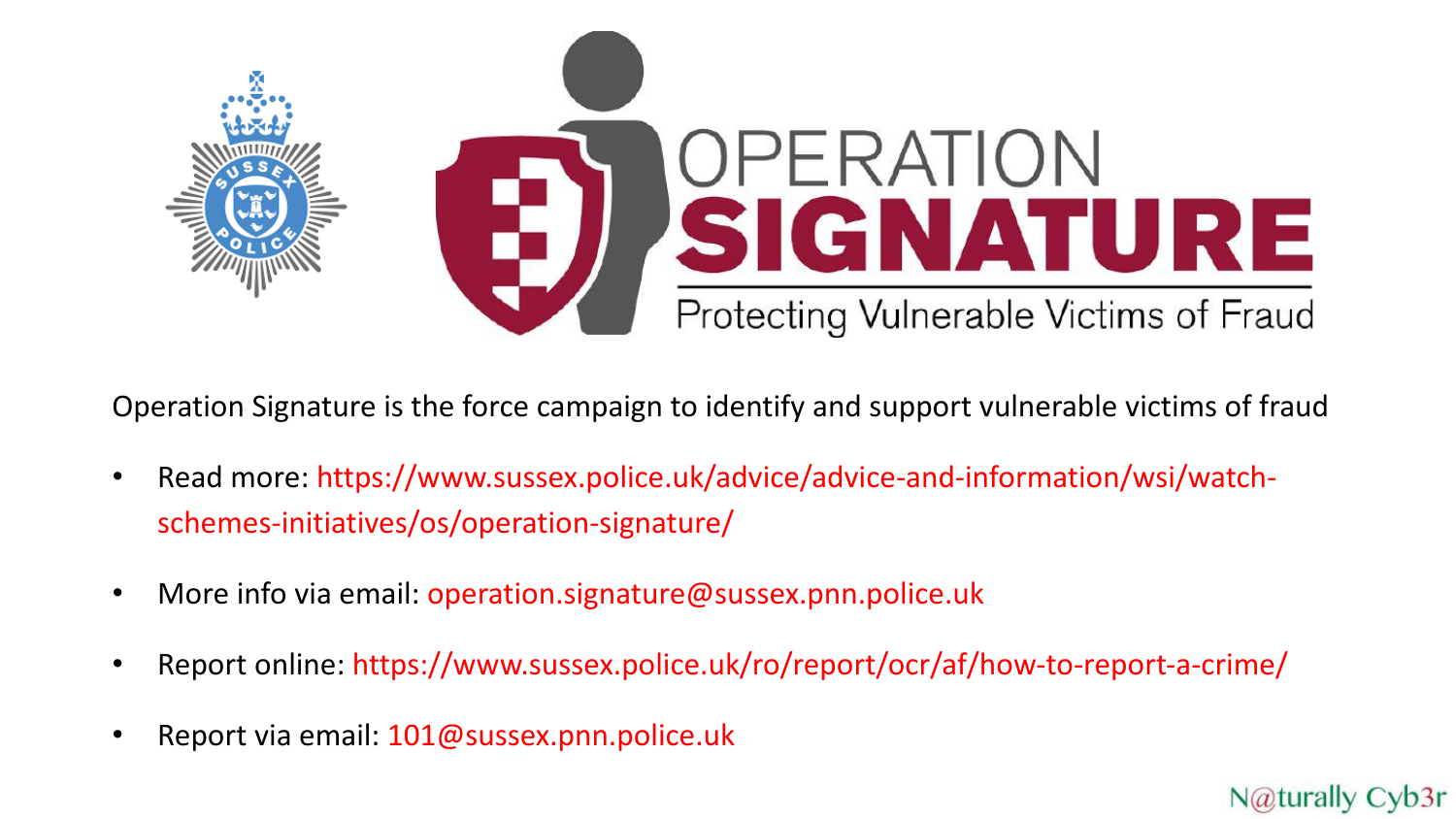





Don't assume everyone is genuine



4

Don't be rushed

**Listen to your instincts** 

Stay in control 5



#FriendsAgainstScams



Scams Team

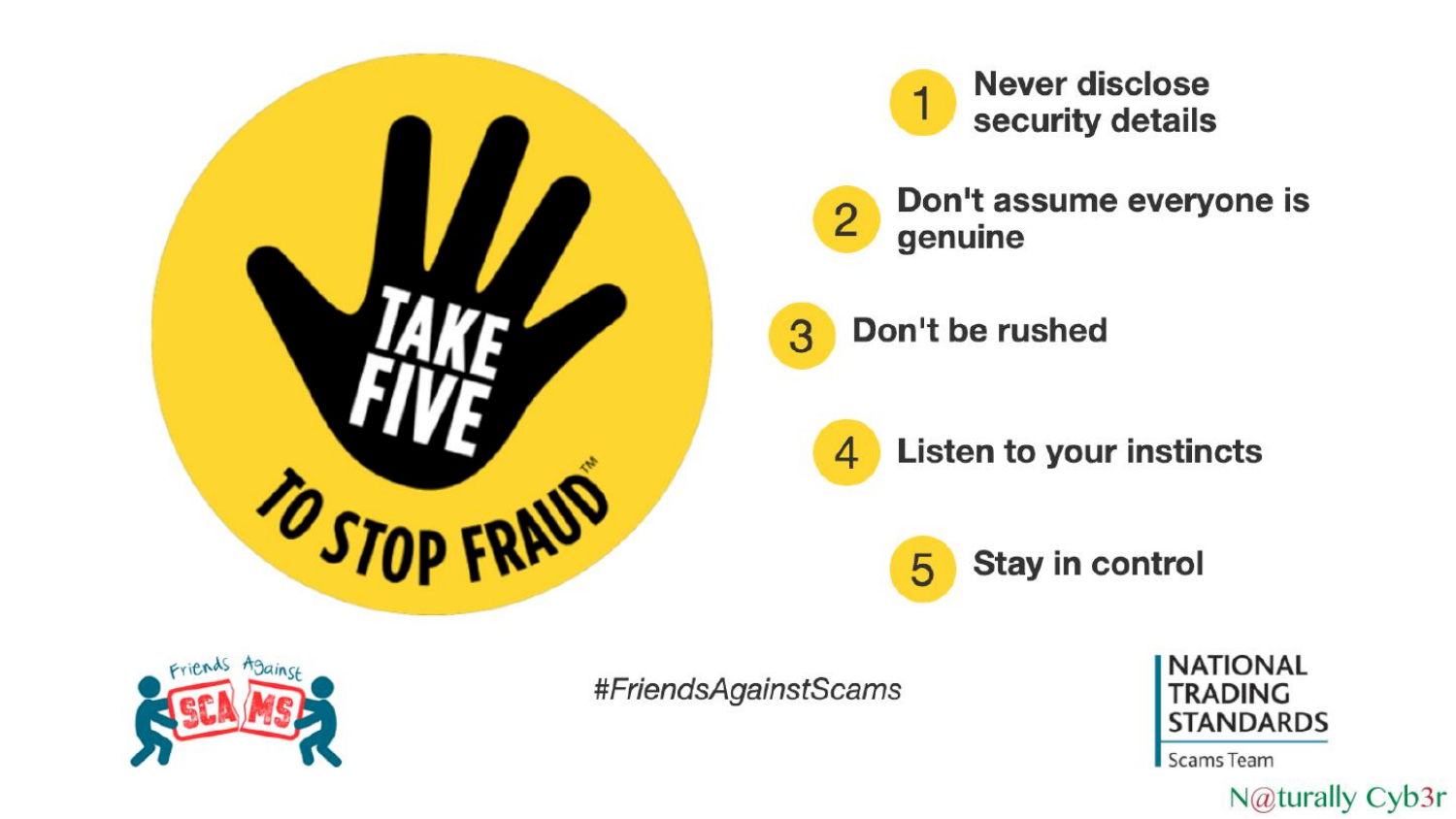